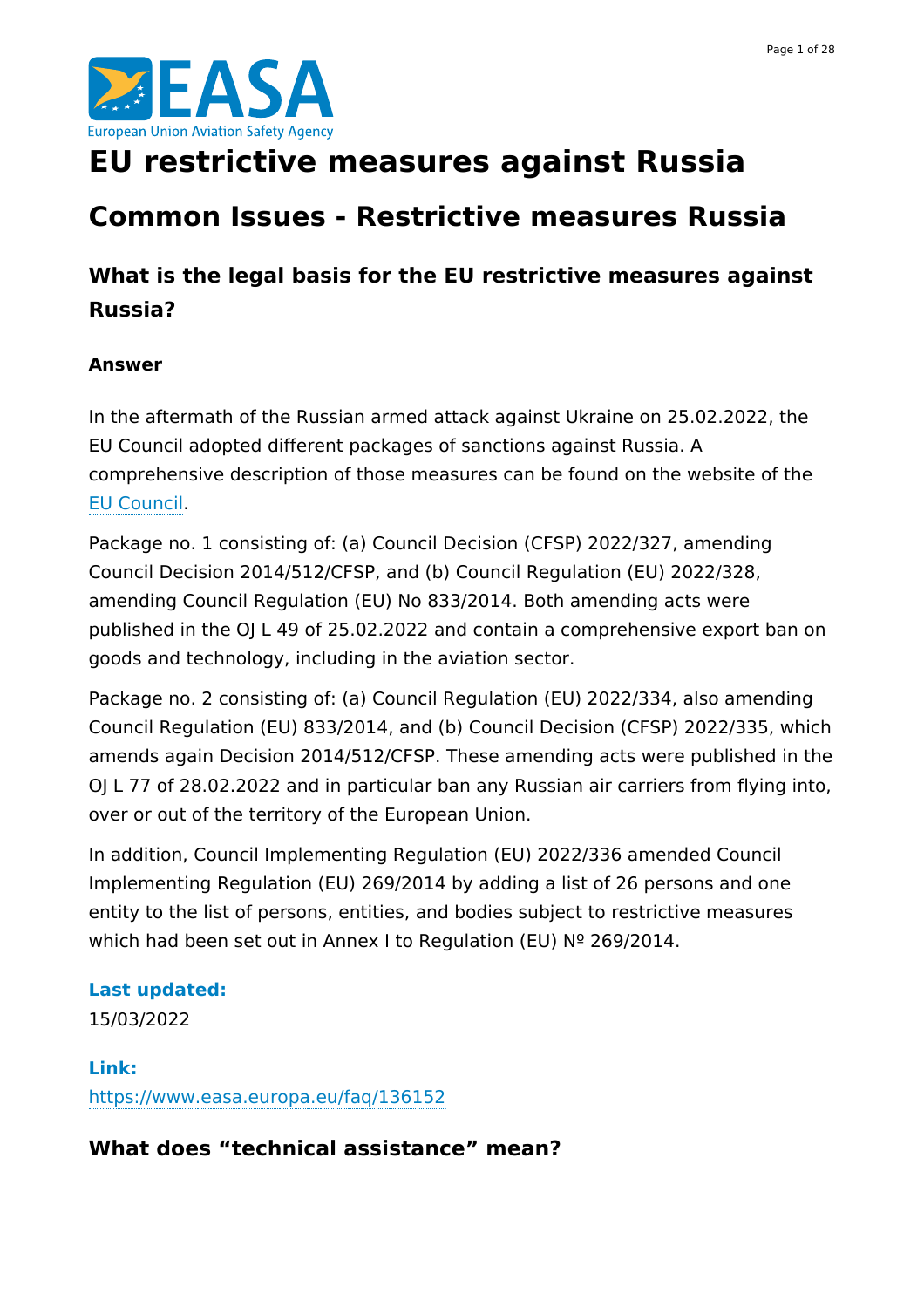The definition of "technical assistance" is set in Article 1(c) of Regulation (EU) No 833/2014, as amended by Regulation (EU) 2022/328, and it means any technical support related to repairs, development, manufacture, assembly, testing, maintenance, or any other technical service, and may take forms such as instruction, advice, training, transmission of working knowledge or skills or consulting services, including verbal forms of assistance.

### **Last updated:**

15/03/2022

### **Link:**

<https://www.easa.europa.eu/faq/136153>

# **Do the Sanction Regulations restrict a Russian citizen holding a personnel licence issued in accordance with Regulation (EU) 2018/1139 to exercise the privileges of the licence inside the EU (e.g. flying an aircraft for private purposes or for an EU airli**

### **Answer**

It is necessary to make a distinction between a Russian citizen who holds a personnel licence and is employed by a non-sanctioned (EU or non-EU) carrier or organisation (e.g. Part-145 organisation), and someone who either flies or maintains an aircraft that is subject to sanctions, or flies privately. If for example a Russian citizen flies privately as a pilot and consequently controls when and where the aircraft flies, then the sanctions apply. On the other hand, exercising the privileges of an EU personnel license by Russian citizens for the benefit of an organisation not subject to the sanctions is permitted. Further details may be found in FAQs addressing the various types of personnel licenses.

### **Last updated:**

29/03/2022

### **Link:** <https://www.easa.europa.eu/faq/136154>

## **Do the sanctions apply to persons with dual nationality, i.e a person who holds both a Russian passport as well as an EU/non-**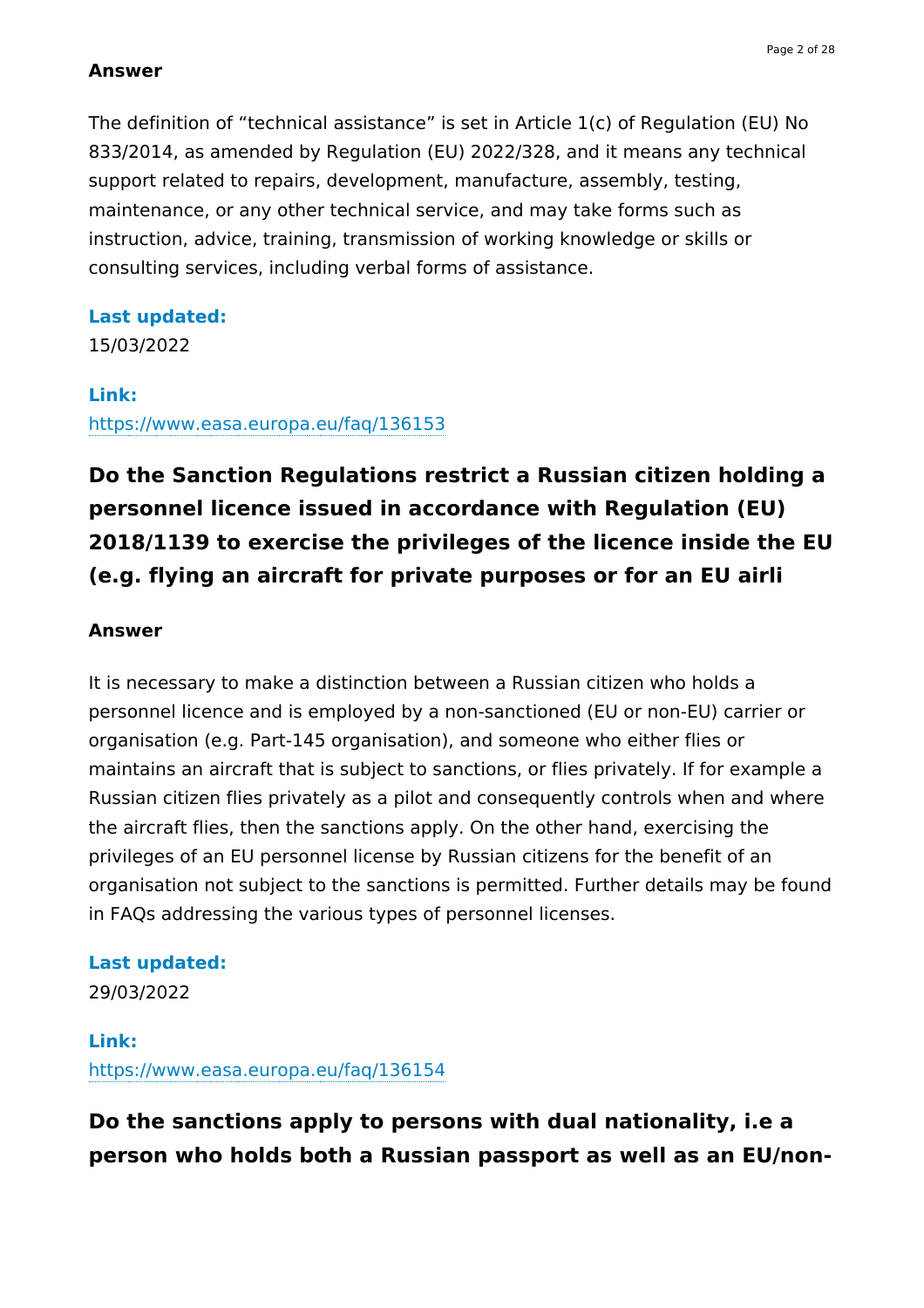### **EU passport?**

#### **Answer**

What matters is if the person has a Russian passport, not the other passports she/he may hold. Dual nationality does not release a person from sanctions. Same applies to persons having a right of permanent residence in an EU country, if they are still Russian citizens.

#### **Last updated:**

15/03/2022

#### **Link:**

<https://www.easa.europa.eu/faq/136155>

# **Is it allowed to execute contracts that have been concluded before the adoption of the sanctions (e.g. deliveries with EASA Form 1, Form 52)?**

#### **Answer**

Yes. Article 3c(5) of Regulation (EU) No 833/2014, as amended by Regulation (EU) 2022/328 allows that, with regard to the goods listed in Annex XI, namely aircraft, spacecraft, and parts thereof, the prohibitions listed in paragraphs 1 and 4 of that article, shall not apply to the execution until 28 March 2022 of contracts concluded before 26 February 2022, or ancillary contracts necessary for the execution of such contracts. However, it is important to note that this transition period does not apply to paragraphs 2 and 3, which cover inter alia overhaul, repair, inspection, replacement, modification or defect rectification of an aircraft or component, with the exception of pre-flight inspection, in relation to the goods and technology listed in Annex XI, directly or indirectly, to any natural or legal person, entity or body in Russia or for use in Russia. Hence, even if the delivery of the goods itself might be possible until 28 March, the provision of related services (and insurance to the goods) is prohibited.

Furthermore, it should be noted, that many aviation products may also be impacted by the prohibition on sale and supply of dual-use goods, as foreseen in Article 2 of the Regulation (EU) No 833/2014.

#### **Last updated:**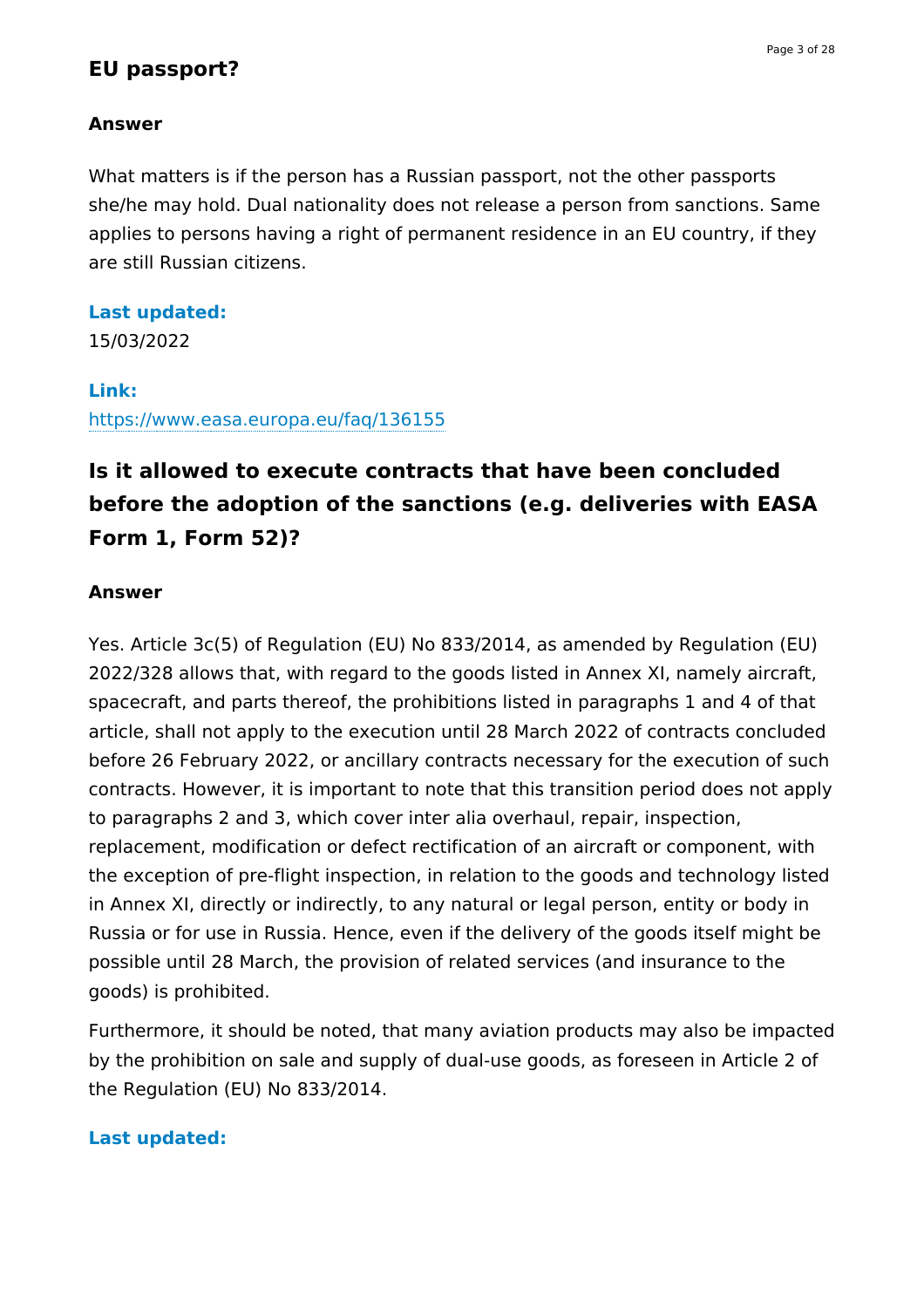## **Link:** <https://www.easa.europa.eu/faq/136156>

**We understand that following evaluation of the terms "technical assistance" and "other services" as mentioned in the Sanctions Regulations, EASA has suspended certificates issued to organisations in Russia. Is this interpretation also applicable t**

### **Answer**

These definitions have the same meaning in all EU Member States, the Sanctions Regulations are directly applicable therein. It is the exclusive prerogative and responsibility of the Member States to assess and decide, on a case-by-case basis, on adequate actions to effectively implement the Sanctions Regulations.

**Last updated:**

29/03/2022

**Link:** <https://www.easa.europa.eu/faq/136289>

# **Design certificates and design organisation approvals - Restrictive measures Russia**

# **What actions has EASA taken concerning design certificates and design organisation approvals?**

### **Answer**

EASA suspended all type certificate, ETSO authorisations and design organisation approvals issued by EASA to organisations in Russia.

**Last updated:**

15/03/2022

**Link:** <https://www.easa.europa.eu/faq/136157>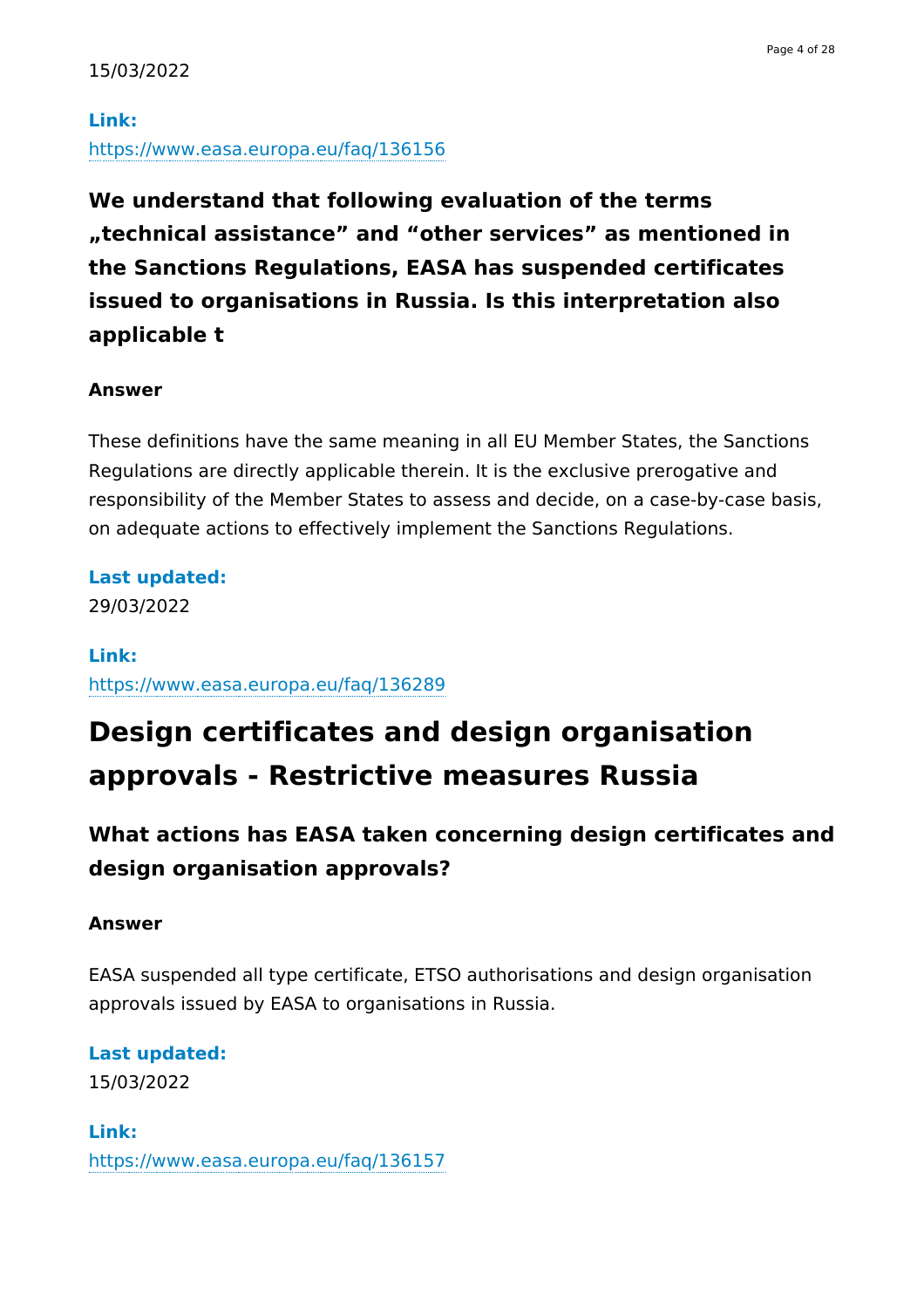**Do the EU sanctions regulations towards Russia supersede the continued airworthiness obligations of the EU type certificate holders (TCHs) stemming from Regulation (EU) No 748/2012, hence the continued airworthiness (CAW) support to Russian operators and**

#### **Answer**

Yes, the EU sanctions supersede the continued airworthiness support obligations of the EU TCHs and other design approval holders. In particular, with Article 3c (4)(a) of Regulation (EU) No 833/2014, as amended by Council Regulation (EU) 2022/328 of 25 February 2022, it is prohibited to provide technical assistance or other services related to the goods and technology suited for use in aviation or the space industry, whether or not originating in the Union, and to the provision, manufacture, maintenance and use of those goods and technology, directly or indirectly, to any natural or legal person, entity or body in the Russia or for use in Russian.

#### **Last updated:**

15/03/2022

### **Link:** <https://www.easa.europa.eu/faq/136158>

## **Does the definition of "technical assistance" cover the provision of safety-related information?**

#### **Answer**

Yes. The definition of "technical assistance" is set in Article 1(c) of Regulation (EU) No 833/2014, as amended by Regulation (EU) 2022/328, and it means any technical support related to repairs, development, manufacture, assembly, testing, maintenance, or any other technical service, and may take forms such as instruction, advice, training, transmission of working knowledge or skills or consulting services, including verbal forms of assistance. Thus, the definition covers also provision of safety related information. It is the operators' responsibility not to operate an aircraft if its state of safety is uncertain.

**Last updated:** 15/03/2022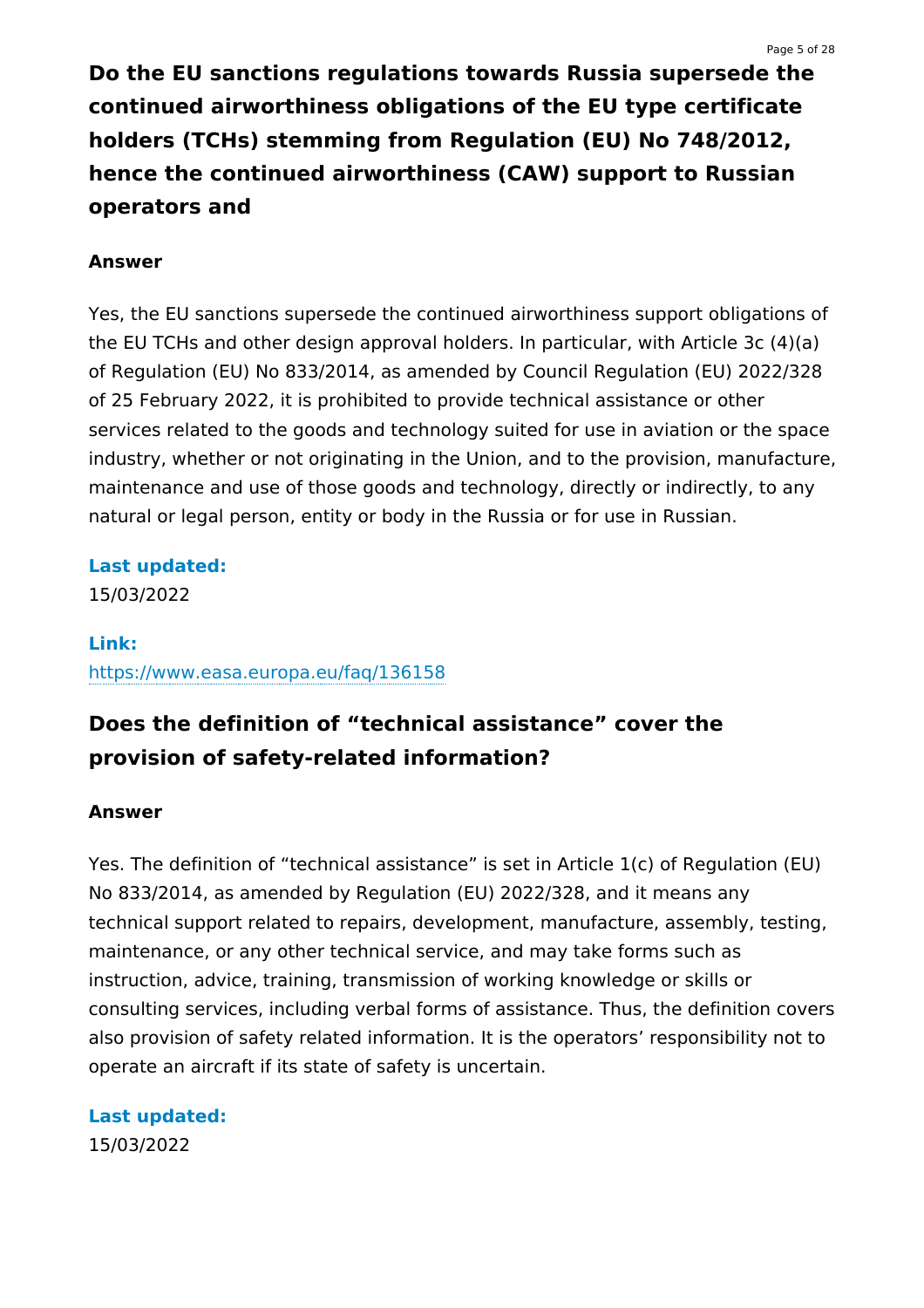**Am I allowed to send any type of technical information, including safety information related to the design, to my customer in Russia, or maintain my Russian customer's access to my dedicated IT system for such information (e.g. service bulletins, manual**

### **Answer**

No, the provision of technical information, including safety information related to the design, is considered technical assistance under the sanctions. Please refer to the definition of "technical assistance" set in Article 1(c) of Regulation (EU) No 833/2014, as amended by Regulation (EU) 2022/328. Only information accessible to the public (e.g. EASA Safety Publications Tool - Airworthiness Directive website) remains accessible to Russian customers.

### **Last updated:**

29/03/2022

### **Link:** <https://www.easa.europa.eu/faq/136160>

## **Are EU organisations permitted to answer questions received from FATA about on-going validation of modifications?**

### **Answer**

No. Providing answers to the questions would constitute technical assistance to FATA, which is prohibited by the EU sanctions.

### **Last updated:** 15/03/2022

**Link:**

<https://www.easa.europa.eu/faq/136162>

# **Will EASA issue flight condition to Russian products issued with an EASA type certificate?**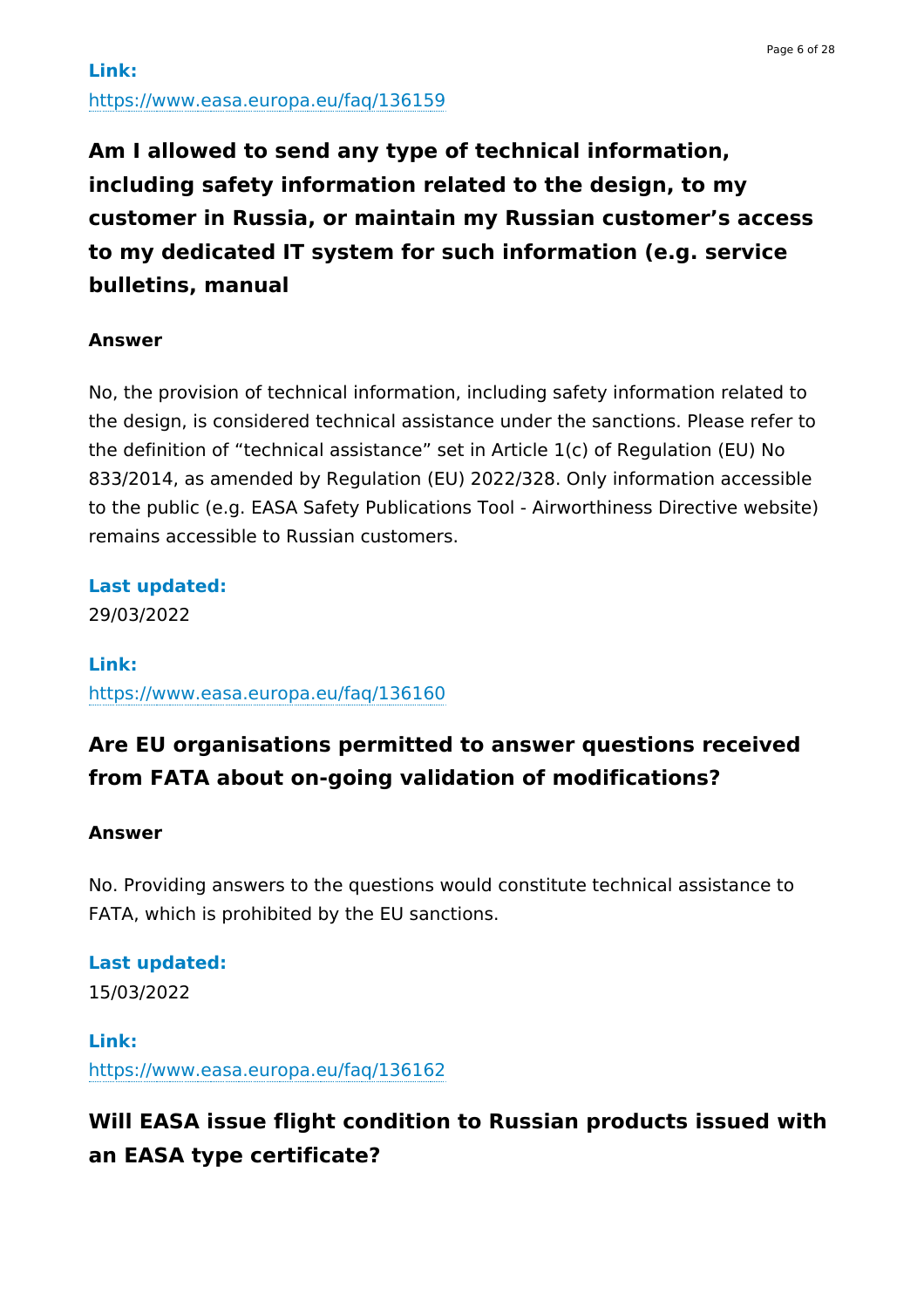No, as that is considered technical assistance prohibited by the sanctions. Please refer to the definition of "technical assistance" set in Article 1(c) of Regulation (EU) No 833/2014, as amended by Regulation (EU) 2022/328.

#### **Last updated:**

15/03/2022

#### **Link:**

<https://www.easa.europa.eu/faq/136163>

**Can a holder of a design organisation approval (DOA) apply to EASA for a supplemental type certificate (STC) or other design approval (e.g. minor change) for a product, part or noninstalled equipment, that is to be installed on an aircraft operated by a**

#### **Answer**

No. Design approvals for an aircraft operated by a Russian operator falls within the scope of the Sanctions Regulations. Therefore, EASA will not accept such applications.

### **Last updated:**

29/03/2022

### **Link:** <https://www.easa.europa.eu/faq/136290>

# **Can a holder of a design organisation approval (DOA) issue design approvals under its privileges, that is to be used on an aircraft operated by a Russian operator?**

### **Answer**

No. Design approvals for an aircraft operated by a Russian operator falls within the scope of the Sanctions Regulations. Therefore, no such approval is allowed to be issued under the DOA privileges.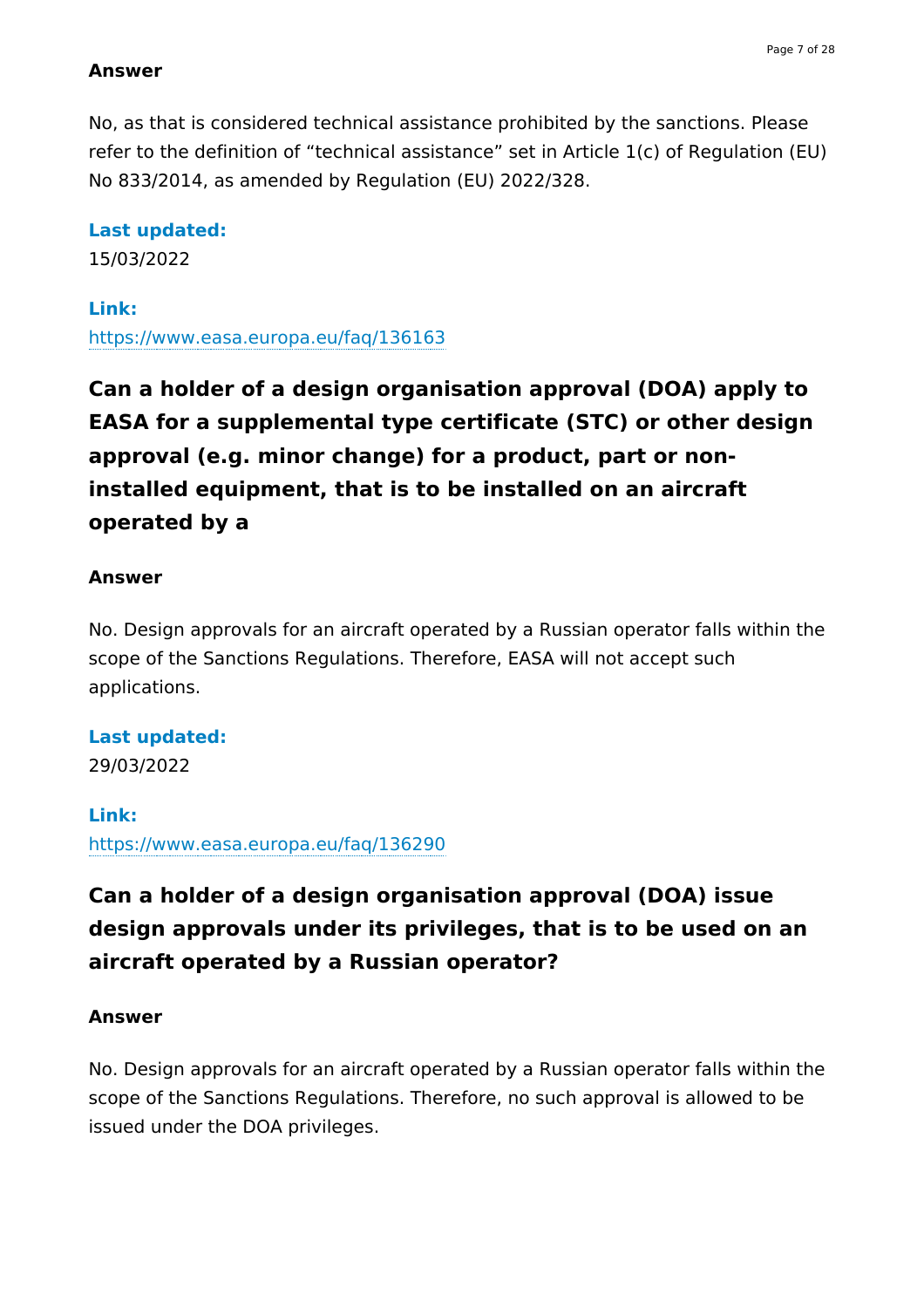### **Last updated:** 29/03/2022

### **Link:** <https://www.easa.europa.eu/faq/136291>

# **EASA suspended aircraft type certificates issued to organisations in Russia. Can the individual aircraft of these types registered in EU Member States continue to be operated by EU operators?**

### **Answer**

The consequence of the suspension of the aircraft type certificate is that the Certificate of Airworthiness for individual aircraft of these type registered in the Member States lost their validity.

If the affected aircraft have been operated for military, customs, police search and rescue, firefighting, border control, coastguard or similar activities or services, these aircraft are not regulated by the Basic Regulation (Article 2 paragraph 3(a) refers) and are subject to national law, unless the Member State decided under Article 2(6) of the Basic Regulation to apply the EU aviation safety legislation, among others, for the airworthiness of the aircraft. Therefore, it is for the State of Registry to determine the certification, continuing airworthiness and operational basis for aircraft used for activities and services listed in Article 2(3)(a) of the Basic Regulation.

If the affected aircraft have been operated in accordance with the Basic Regulation, then these operations may continue either under a permit to fly to the extent permitted by Regulation (EU) No 748/2012, or through the issuance by the State of Operator of temporary exemptions under Article 71 of the Basic Regulation. Member States are advised to contact EASA prior to issuing such exemptions. Please note that under the Basic Regulation it is not possible for EASA to issue specific airworthiness specification (SAS) any longer.

It is the exclusive prerogative and responsibility of the Member States to assess and decide, on a case-by-case basis, on the possibility to use these aircraft, subject to under either EU or national law, in view of the restrictive measures of the Sanctions Regulations and ensuring the principal objective of civil aviation safety.

### **Last updated:**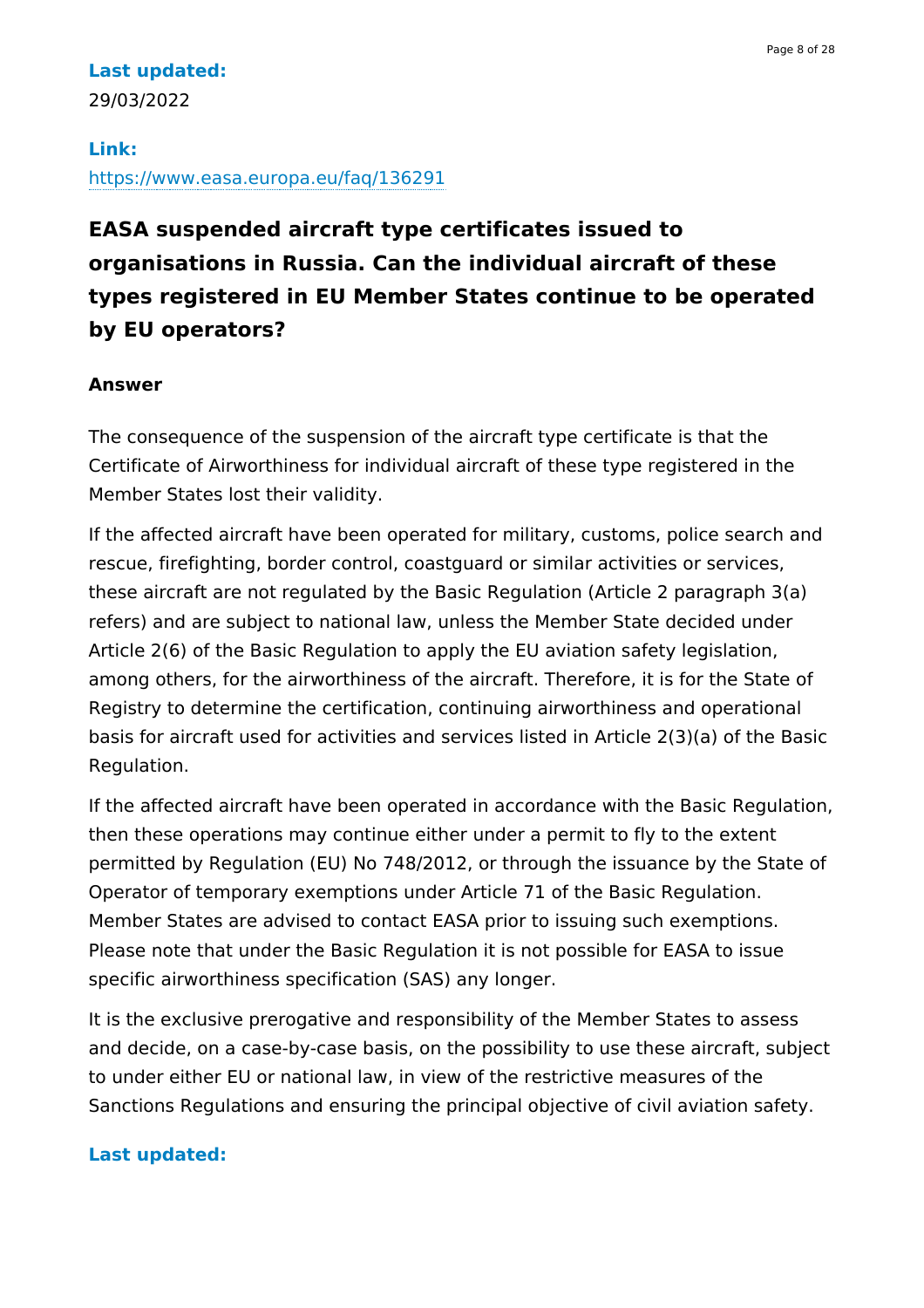### **Link:** <https://www.easa.europa.eu/faq/136292>

# **Will EASA continue to monitor, and eventually adopt FATA Airworthiness Directives for Russian types whose type certificate was suspended by EASA?**

### **Answer**

Regarding mandatory continuing airworthiness information, EASA will continue to monitor the Airworthiness Directives (ADs) issued by FATA on the six Russian aircraft types the type certificate of which were suspended by EASA and may adopt certain FATA ADs affecting types validated by EASA, even though the type certificate has been suspended.

### **Last updated:**

29/03/2022

# **Link:**

<https://www.easa.europa.eu/faq/136293>

# **Will ADs issued by EASA to Russian types that were recently suspended remain valid?**

### **Answer**

Yes. These ADs remain valid and publicly available in the EASA Safety Publication Tool.

### **Last updated:** 29/03/2022

**Link:** <https://www.easa.europa.eu/faq/136294>

**My organisation is holder of a type certificate issued by EASA and a Russian operator of my product reported an occurrence to us. Are we allowed to have an exchange with the Russian**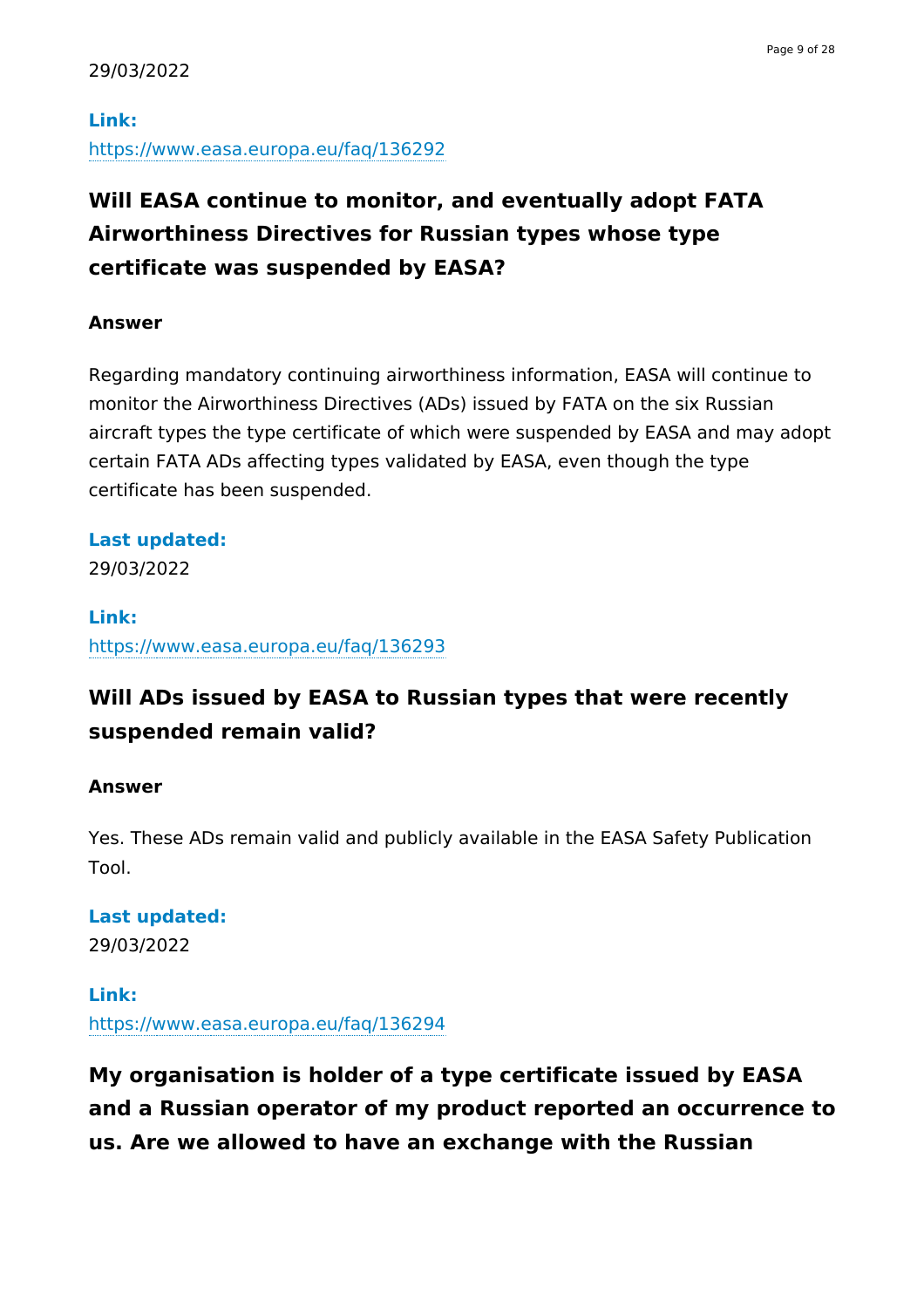The sanctions do not prohibit that technical information is received by EASA type certificate holders (or other EASA design approval holders) from organisations or operators located in Russia. Therefore, EASA type certificate holders are not prevented from receiving or requesting information from a Russian operator of their product with a view to investigating an occurrence and evaluating the related safety issues. However, the EASA type certificate holder should ensure that during those exchanges no technical data or information (including those related to the type design), instruction, advice, working knowledge or skills or consulting services, etc., are provided by that type certificate holder to the Russian operator, as that would be considered provision of technical assistance related to goods and technology which is forbidden by the sanctions.

### **Last updated:**

05/04/2022

### **Link:**

<https://www.easa.europa.eu/faq/136161>

# **Production organisations - Restrictive measures Russia**

**As the holder of a Production Organisation Approval (POA) granted under EU regulation 748/2012 Annex I (regardless of my Principal Place of Business), can I release engines, propellers, parts or appliances with an EASA Form 1 to a customer in Russia, or f**

### **Answer**

In accordance with Article 3c (4)(a) of Regulation (EU) No 833/2014, as amended by Council Regulation (EU) 2022/328 of 25 February 2022, it is prohibited to provide technical assistance or other services related to the goods and technology suited for use in aviation or the space industry, whether or not originating in the Union, and to the provision, manufacture, maintenance and use of those goods and technology, directly or indirectly, to any natural or legal person, entity or body in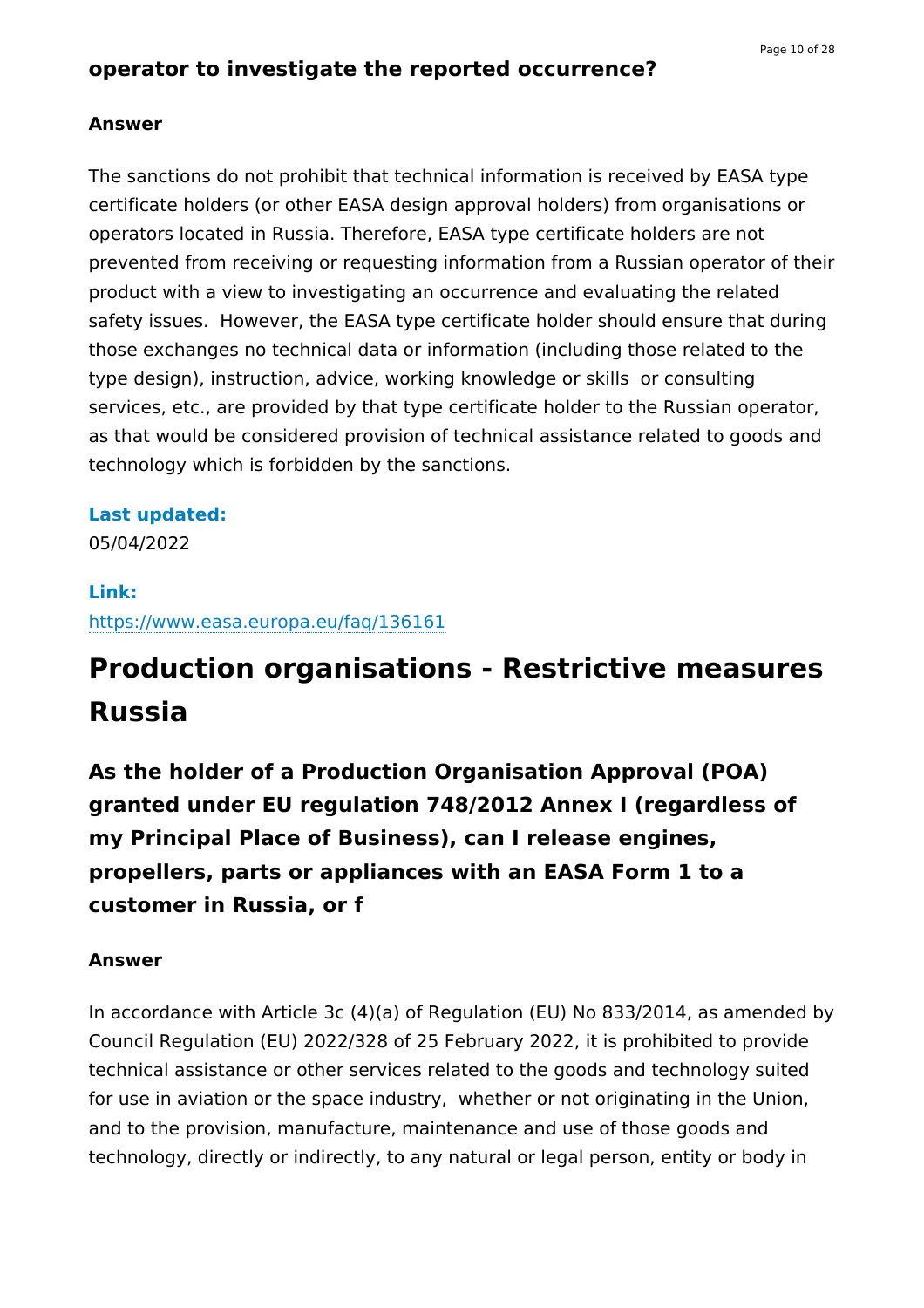Russia or for use in Russia.

Accordingly, holders of a POA granted under EU regulation 748/2012 Annex I (regardless of the Principal Place of Business) are forbidden to release engines, propellers, parts or appliances with an EASA Form 1 to a customer, broker, vendor, natural or legal person, entity or body known to be located in Russia or to be used in Russia.

### **Last updated:**

15/03/2022

### **Link:**

<https://www.easa.europa.eu/faq/136164>

**As the holder of a POA granted under EU regulation 748/2012 Annex I (regardless of my Principal Place of Business), can I have approved or unapproved location(s) in Russia from where I exercise my privileges granted under 21.A.163?**

#### **Answer**

In accordance with Article 3c (4)(a) of Regulation (EU) No 833/2014, as amended by Council Regulation (EU) 2022/328 of 25 February 2022, it is prohibited to provide technical assistance or other services related to the goods and technology suited for use in aviation or the space industry, whether or not originating in the Union, and to the provision, manufacture, maintenance and use of those goods and technology, directly or indirectly, to any natural or legal person, entity or body in Russia or known to be used in Russia.

Accordingly, holders of a POA granted under EU regulation 748/2012 Annex I (regardless of their Principal Place of Business) are forbidden to exercise their privileges from an approved or unapproved location in Russia.

### **Last updated:**

15/03/2022

### **Link:** <https://www.easa.europa.eu/faq/136165>

**As the holder of a POA granted under EU regulation 748/2012 Annex I (regardless of my Principal Place of Business), can I**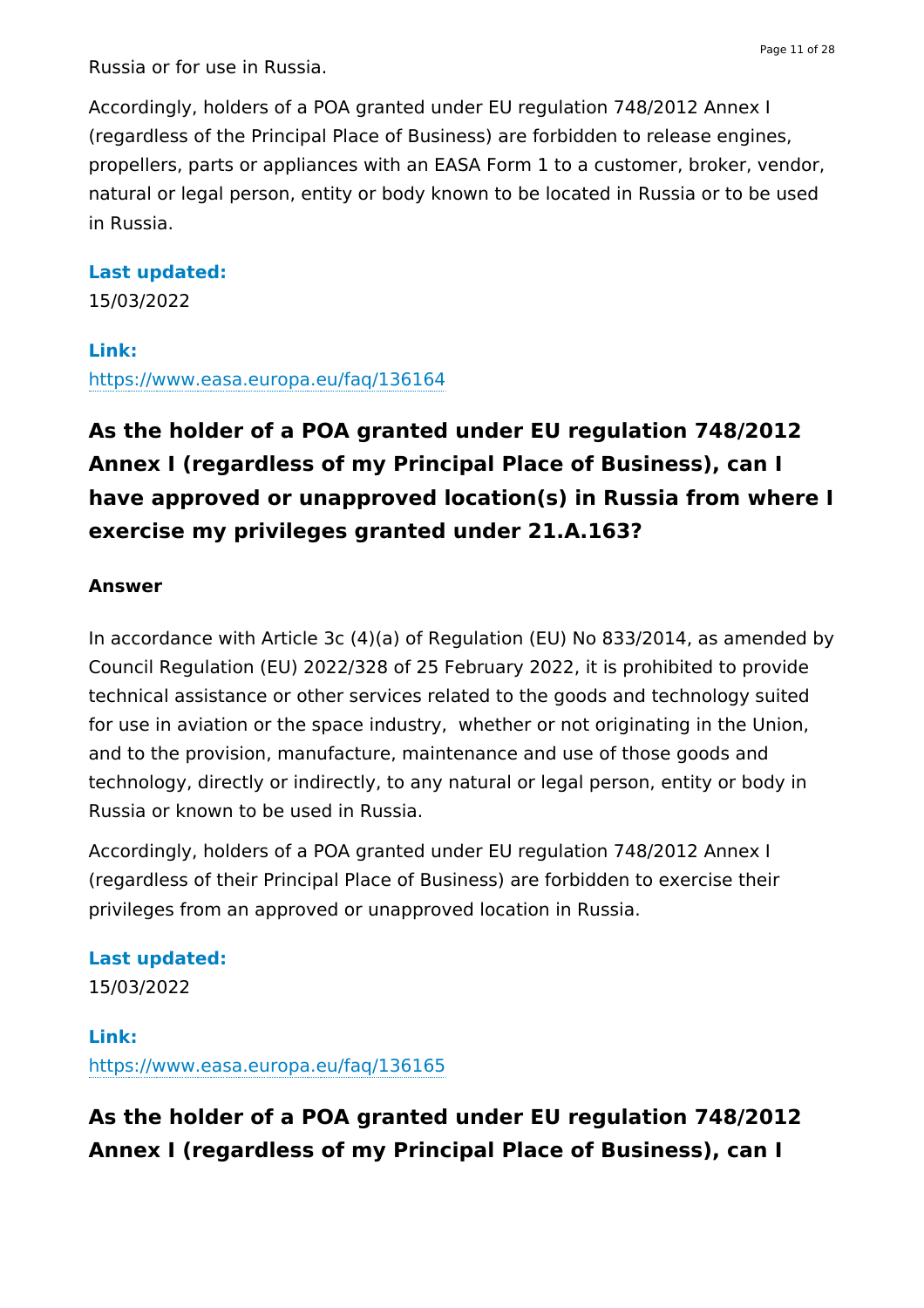# **issue the EASA Form 52 (Aircraft Statement of Conformity) or the EASA Form 53 (Certificate of Release to Service) for an aircraft reg**

### **Answer**

In accordance with Article 3c (4)(a) of Regulation (EU) No 833/2014, as amended by Council Regulation (EU) 2022/328 of 25 February 2022, it is prohibited to provide technical assistance or other services related to the goods and technology suited for use in aviation or the space industry, whether or not originating in the Union, and to the provision, manufacture, maintenance and use of those goods and technology, directly or indirectly, to any natural or legal person, entity or body in Russia or for use in Russia.

Accordingly, holders of a POA granted under EU regulation 748/2012 Annex I (regardless of their Principal Place of Business) are forbidden to exercise their privileges on an aircraft registered in Russia, owned by a Russian natural or legal person, entity or body, or to be operated in Russia.

**Last updated:** 15/03/2022

### **Link:**

<https://www.easa.europa.eu/faq/136166>

**As the holder of a POA granted under EU regulation 748/2012 Annex I (regardless of my Principal Place of Business), can I issue a Permit to Fly for an aircraft registered in Russia, owned by a Russian entity, or to be operated in Russia?**

### **Answer**

In accordance with Article 3c (4)(a) of Regulation (EU) No 833/2014, as amended by Council Regulation (EU) 2022/328 of 25 February 2022, it is prohibited to provide technical assistance or other services related to the goods and technology suited for use in aviation or the space industry, whether or not originating in the Union, and to the provision, manufacture, maintenance and use of those goods and technology, directly or indirectly, to any natural or legal person, entity or body in Russia or for use in Russia.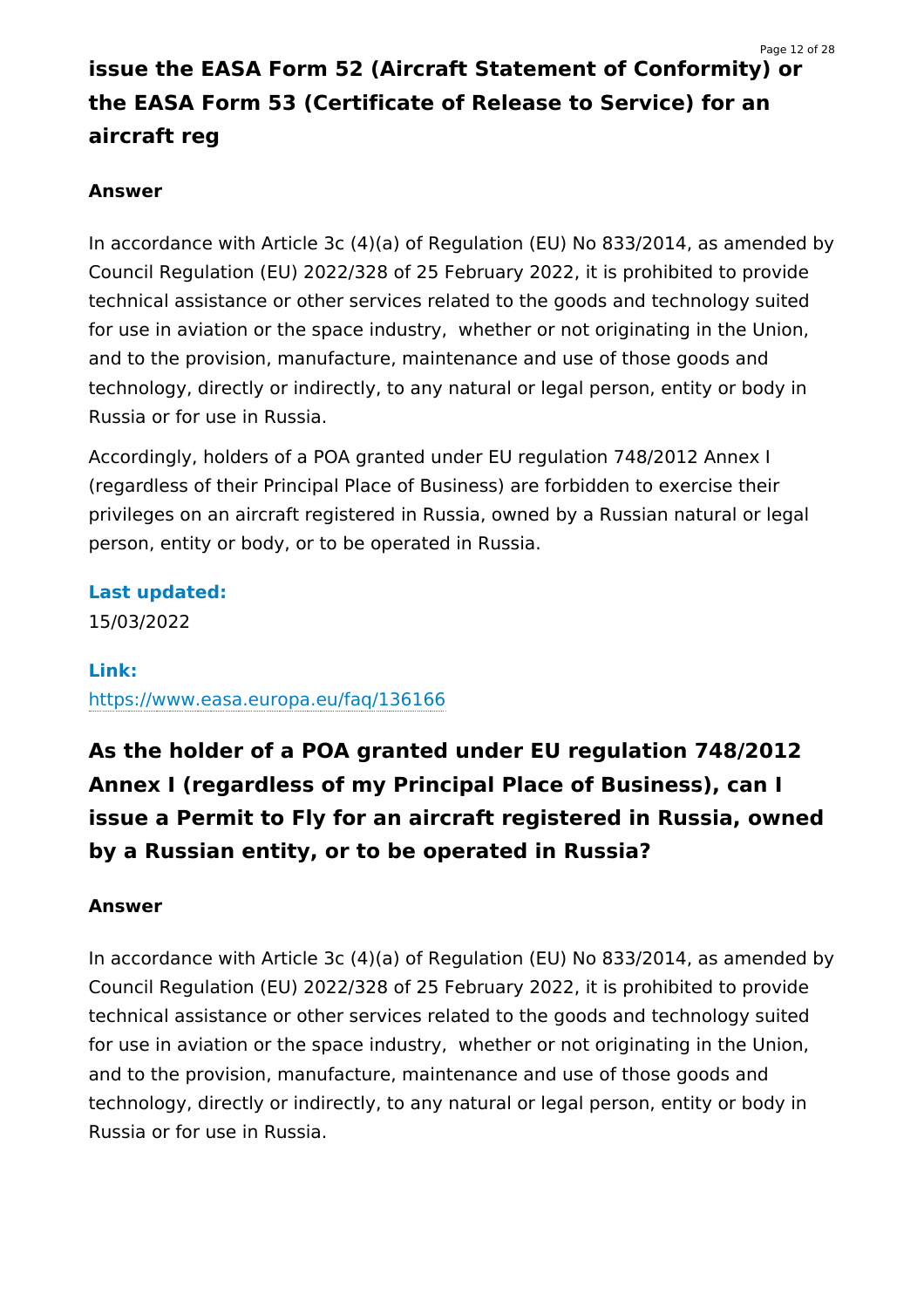Accordingly, holders of a POA granted under EU regulation 748/2012 Annex I (regardless of their Principal Place of Business) are forbidden to exercise their privileges on an aircraft registered in Russia, owned by a Russian natural or legal person, entity or body, or to be operated in Russia.

However, for an aircraft registered in the EU, operated within the EU airspace by an EU operator and owned by an EU entity regardless of its livery and end-customer, issuing a Permit to Fly for the purpose of completing the manufacturing cycle and/or re-allocating customer would not be forbidden by the existing EU sanctions on Russia.

### **Last updated:**

15/03/2022

### **Link:**

<https://www.easa.europa.eu/faq/136167>

# **Aircraft maintenance and continuing airworthiness - Restrictive measures Russia**

# **What actions has EASA taken in the domain of aircraft maintenance?**

### **Answer**

EASA has suspended all Part-145 and CAMO approvals issued by EASA to organisations in Russia.

**Last updated:** 15/03/2022

**Link:** <https://www.easa.europa.eu/faq/136168>

**As an organisation approved in accordance with Regulation (EU) 1321/2014, am I allowed to provide any services to Russian operated or registered aircraft?**

**Answer**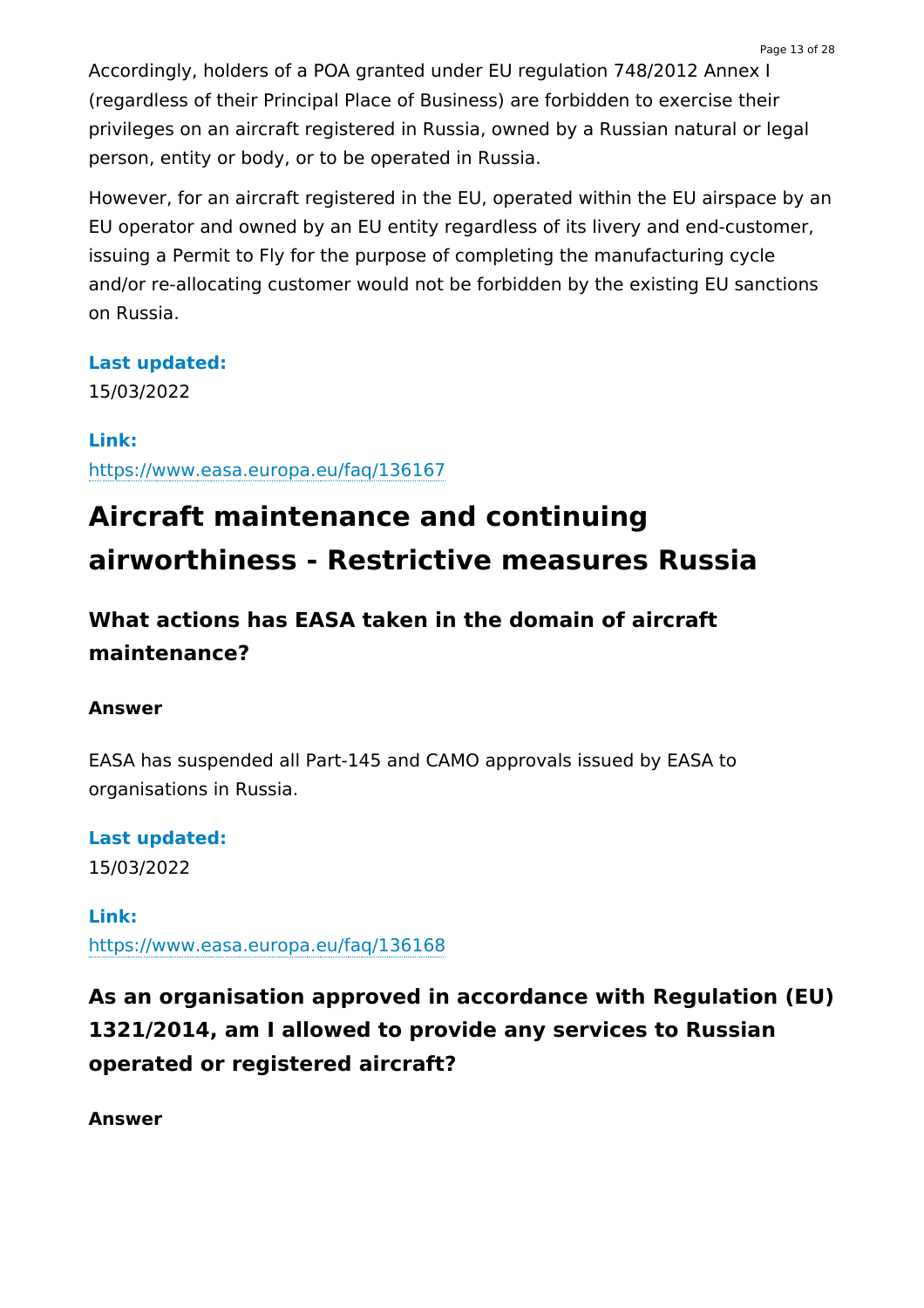No, according to Article 3c of Regulation (EU) No 833/2014, as amended by Regulation (EU) 2022/328 such aircraft cannot benefit from services regulated under Regulation (EU) 1321/2014.

### **Last updated:**

15/03/2022

### **Link:**

<https://www.easa.europa.eu/faq/136169>

**Is it allowed for a maintenance organisation approved by EASA or an EASA Member State under Part-145 to provide Russian operated or registered aircraft maintenance services e.g., to park aircraft for short term storage, engine preservation etc.?**

#### **Answer**

No, according to Article 3(c) of Regulation (EU) No 833/2014, as amended by Regulation (EU) 2022/328, such aircraft cannot benefit from maintenance services regulated under Regulation (EU) 1321/2014. However, maintenance organisations are not prevented from, e.g. towing the aircraft to a parking position where it can be stored out of the way and from fixing any leaks etc. to avoid environmental problems, but measures to retain or improve the value or airworthiness of the aircraft are not as such allowed.

However, this service can be made available for aircraft owned by EU leasing companies, which are being returned from Russian operators, because at that point they are no longer operated by the Russian operator. The EU leasing company has taken control of the aircraft and may return it to a location outside Russia.

**Last updated:** 15/03/2022

### **Link:** <https://www.easa.europa.eu/faq/136170>

**Is it allowed for an EU maintenance organisation to perform maintenance in Russia in accordance with Regulation (EU) 1321/2014 on EU registered aircraft in order for them to meet the airworthiness requirements necessary for the return flight**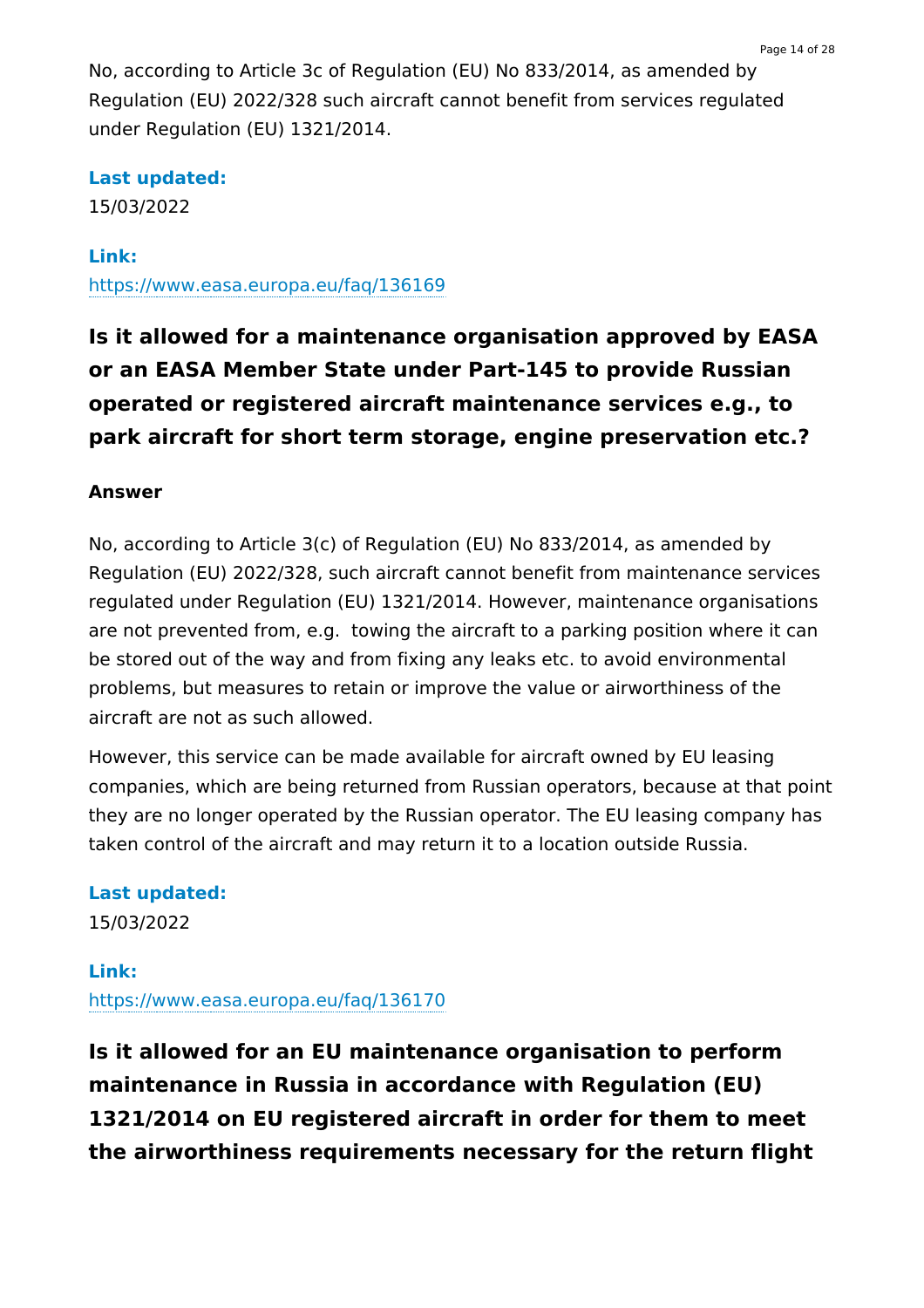#### Page 15 of 28

### **or in order t**

### **Answer**

Yes, assuming the aircraft is not in Russian register and has been returned to the lessor's control. This is allowed because once the aircraft has been returned to the (non-Russian) lessor it is no longer chartered, leased or otherwise controlled by a Russian person.

### **Last updated:**

15/03/2022

### **Link:**

<https://www.easa.europa.eu/faq/136171>

# **Is it allowed for a maintenance organisation approved by EASA under Part-145 to perform maintenance on components and provide such components to a non-EU, non-Russian operator, if this operator operates the aircraft to Russia?**

### **Answer**

Yes, if this aircraft is not being used to fly domestically in Russia, or otherwise to circumvent the sanctions (N.B. Article 12 prohibits any measures by a third party that might result in circumventing the sanctions).

# **Last updated:**

15/03/2022

### **Link:** <https://www.easa.europa.eu/faq/136172>

# **Training and licensing of maintenance personnel - Restrictive measures Russia**

**What actions has EASA taken concerning training of maintenance personnel?**

**Answer**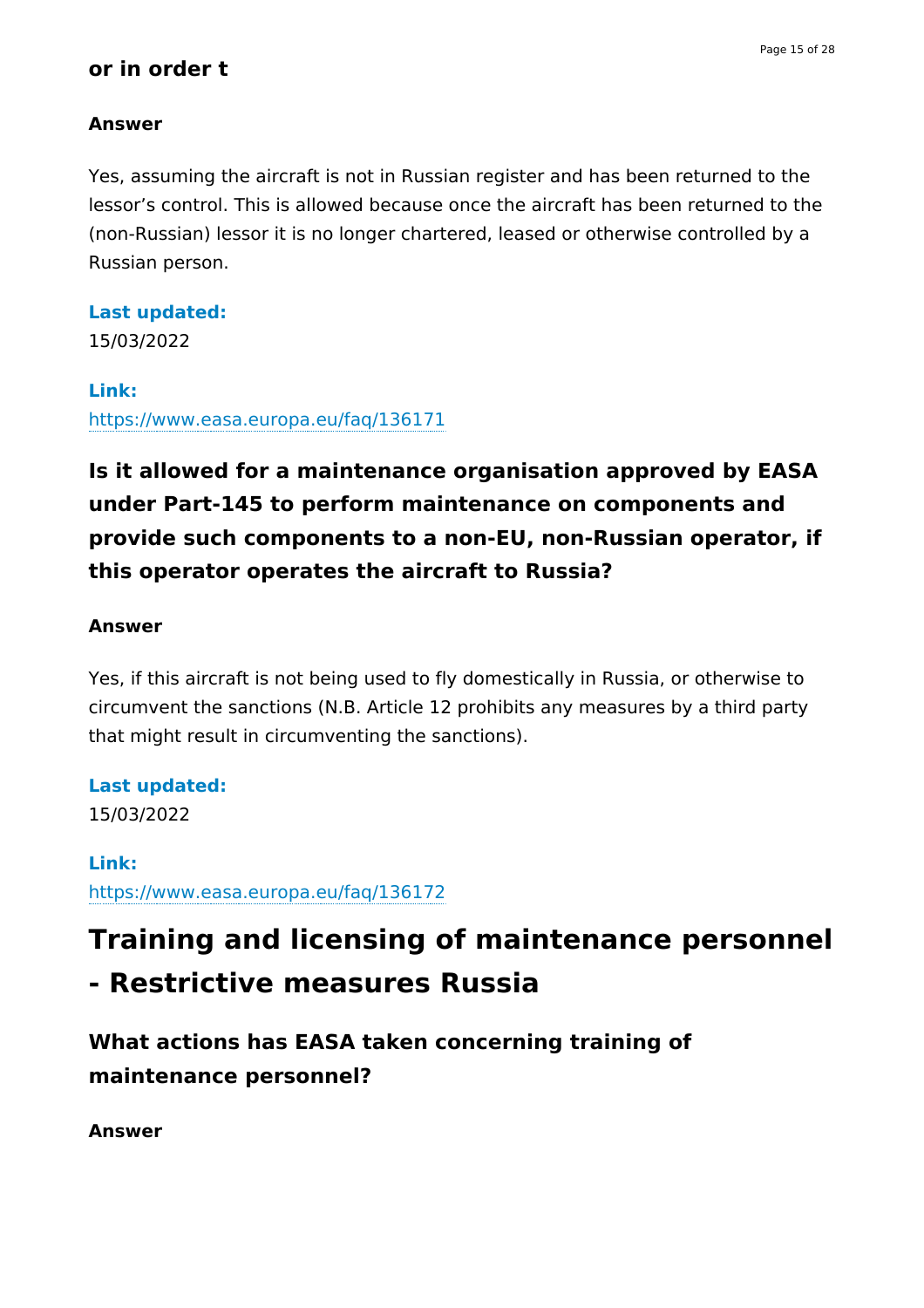EASA suspended all Part-147 organisation approvals issued by EASA to organisations in Russia.

### **Last updated:**

15/03/2022

### **Link:**

<https://www.easa.europa.eu/faq/136173>

# **I am an EU national and holder of a Part-66 licence. Am I allowed to work, either within or outside the EU, on Russian owned or operated aircraft?**

### **Answer**

No. The personal scope of Regulation (EU) no 833/2014 covers any person inside or outside the territory of the Union who is a national of a Member State.

### **Last updated:**

15/03/2022

### **Link:**

<https://www.easa.europa.eu/faq/136174>

# **The Sukhoi Superjet type certificate is suspended by EASA. In the Member States there are Part-66 licences containing this type rating. Does the competent authority need to suspend this rating in those maintenance licences?**

### **Answer**

No. It is the maintenance activity that is prohibited by the EU sanctions, but the privilege of the Part-66 licences remains unaffected.

**Last updated:** 15/03/2022

**Link:** <https://www.easa.europa.eu/faq/136175>

**As an organisation approved by a Member State in accordance**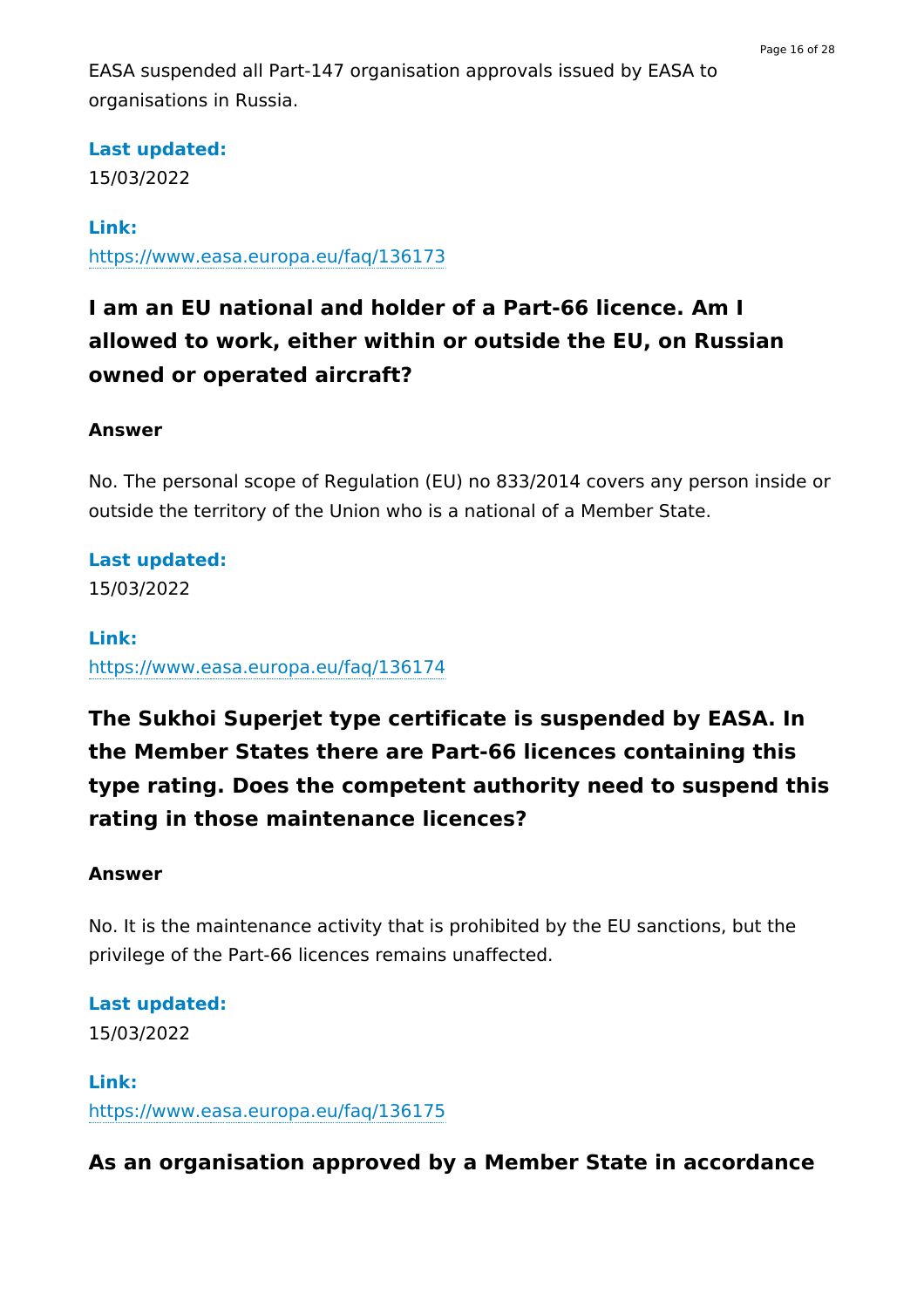# **with Annex IV (Part-147) of Regulation (EU) 1321/2014 and my principal place of business is within the territory of the EU, am I allowed to provide training to Russian citizens?**

#### **Answer**

In principle, it is prohibited to provide technical assistance related to maintenance, directly or indirectly to any natural or legal person, entity or body in Russia or for use in Russia (ref. Art. 3(4)(a) of Regulation (EU) 833/2014). Training of maintenance personnel could be allowed if done for the purpose of later working for a maintenance organisation subject to Regulation (EU) 1321/2014 outside Russia. If the purpose of the training is to work in Russia or on Russian aircraft subject to the restrictive measures, such training provision is prohibited. Furthermore, the training cannot take place in Russia.

### **Last updated:**

29/03/2022

### **Link:**

<https://www.easa.europa.eu/faq/136295>

## **As competent authority of an EU Member State, am I allowed to issue Part-66 licence to a Russian national?**

### **Answer**

Yes, provided that the candidate is or due to be working for a maintenance organisation subject to Regulation (EU) 1321/2014 outside Russia.

### **Last updated:** 29/03/2022

**Link:** <https://www.easa.europa.eu/faq/136296>

# **Aircrew training and licensing - Restrictive measures Russia**

**What actions has EASA taken in the domain of pilot licensing?**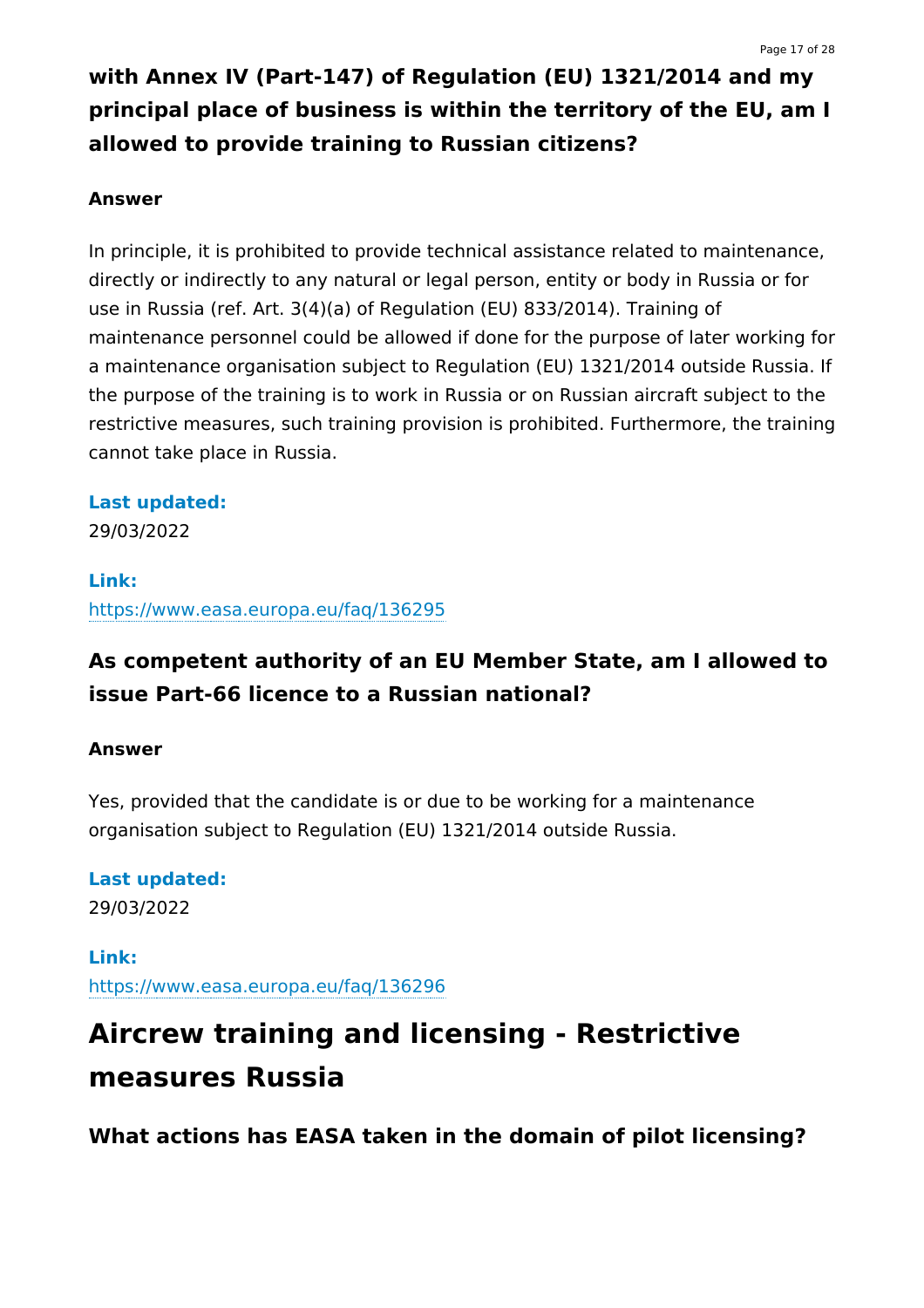EASA has suspended all flight simulation training device (FSTD) qualification certificates issued by EASA to organisations in Russia.

### **Last updated:**

15/03/2022

### **Link:**

<https://www.easa.europa.eu/faq/136176>

# **I am an EU national and holder of a pilot licence issued in accordance with Annex I (Part-FCL) to Regulation (EU) No 1178/2011. Am I allowed to fly, either within or outside the EU, a Russian owned, registered or operated aircraft?**

### **Answer**

No. The personal scope of Regulation (EU) No 833/2014 covers any person inside or outside the territory of the Union who is a national of a Member State.

**Last updated:** 15/03/2022

### **Link:**

<https://www.easa.europa.eu/faq/136177>

**As an ATO/DTO/organisation operating FSTDs subject to Regulation (EU) No 1178/2011 and having principal place of business within the EU territory, am I allowed to provide either theoretical or practical training, in an FSTD or in an aircraft, to Russian c**

### **Answer**

In principle, it is prohibited to provide technical assistance, brokering services or other services related to the aviation goods and technology and to the provision, manufacture, maintenance and use of those goods and technology, directly or indirectly to any natural or legal person, entity or body in Russia or for use in Russia.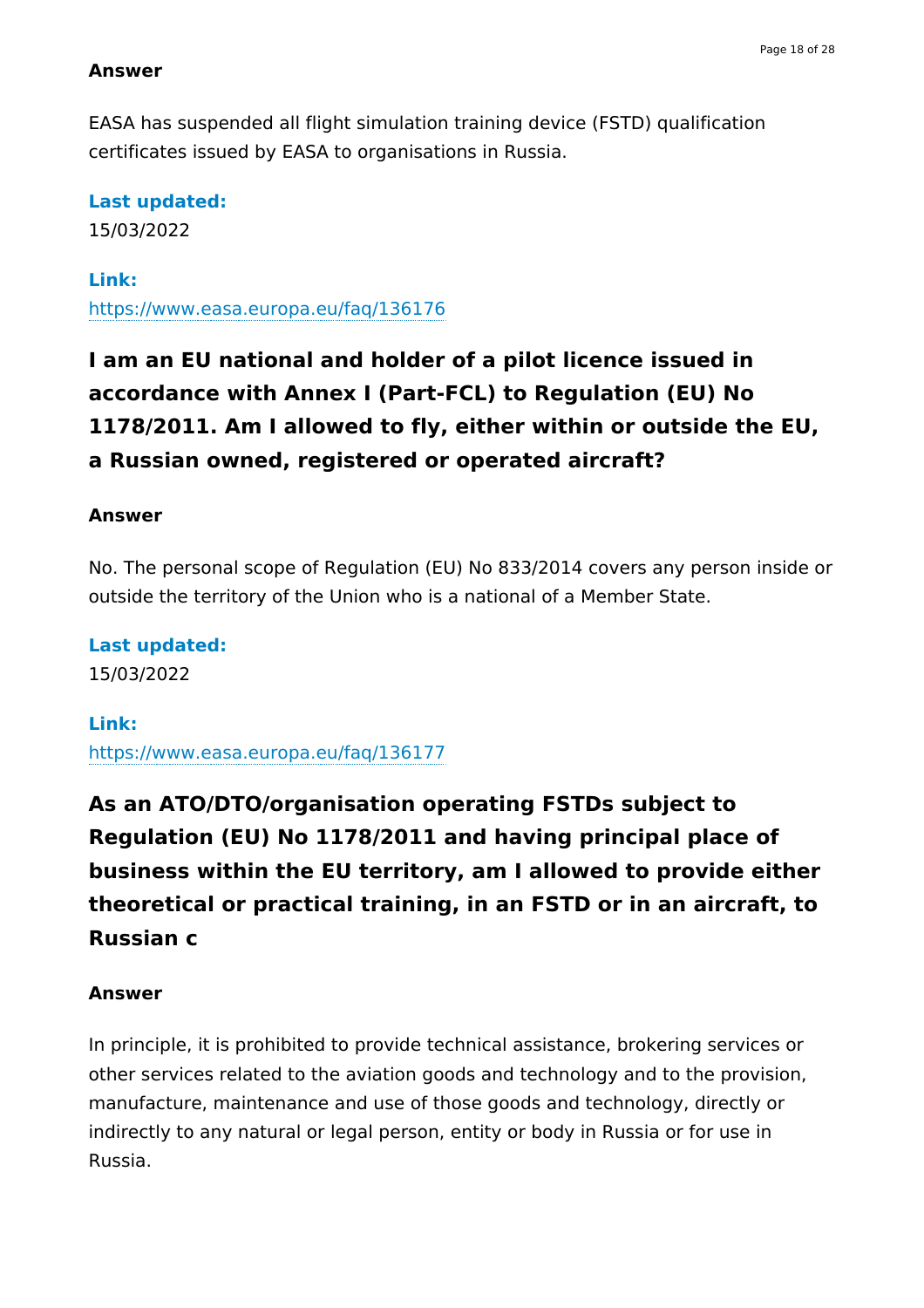The definition of "technical assistance" is set in Article 1(c) of Regulation (EU) No 833/2014, as amended by Regulation (EU) 2022/328, and it means any technical support related to repairs, development, manufacture, assembly, testing, maintenance, or any other technical service, and may take forms such as instruction, advice, training, transmission of working knowledge or skills or consulting services, including verbal forms of assistance.

Training could be allowed if done for the purpose of later operating a non-Russian aircraft, i.e. if the student or candidate is e.g. destined to fly as an employee on an EU airline. If the intention is to fly in Russia or Russian controlled/registered aircraft, then such training would be support to the use of banned aircraft or operators and hence prohibited. For private pilots (who presumably would be flying themselves and are Russian citizens) such training is not allowed. Furthermore, the training cannot take place in Russia.

### **Last updated:**

29/03/2022

### **Link:**

<https://www.easa.europa.eu/faq/136178>

**I am a holder of an examiner certificate issued in accordance with Annex I (Part-FCL) of Regulation (EU) No 1178/2011. Am I allowed to conduct skill tests, proficiency checks or assessments of competences to Russian license holders or to Russian nationals**

### **Answer**

Training, testing and checking could be allowed if done for the purpose of later operating a non-Russian aircraft i.e. if the student or candidate is e.g. destined to fly as an employee on an EU airline. If the intention is to fly in Russia or Russian controlled/registered aircraft, then such tests would be support to the use of banned aircraft or operators and hence prohibited. For private pilots (who presumably would be flying themselves and are Russian citizens) such examinations or checks are not allowed. Furthermore, the skill tests, proficiency checks or assessments of competence cannot take place in Russia.

### **Last updated:**

15/03/2022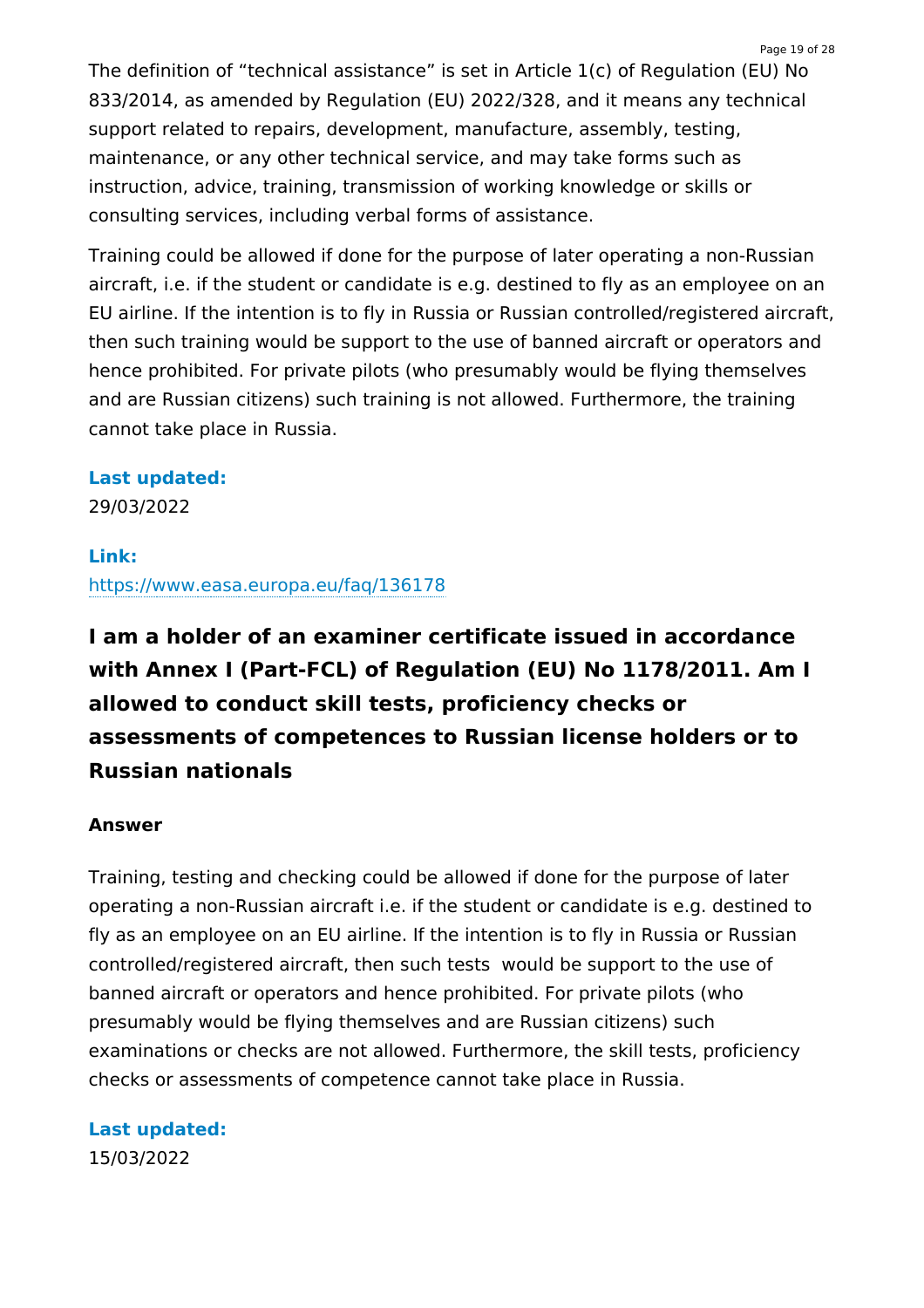# **Is it allowed for Russian citizens to take theoretical knowledge examination? If it is not allowed, how to proceed with persons who have already started the examination but have not yet finished?**

### **Answer**

Training, testing and checking could be allowed if done for the purpose of later operating a non-Russian aircraft i.e. if the student or candidate is e.g. destined to fly as an employee on an EU airline. If the intention is to fly in Russia or Russian controlled/registered aircraft, then such examinations would be support to the use of banned aircraft or operators and hence prohibited. For private pilots (who presumably would be flying themselves and are Russian citizens) such examinations are not allowed. Furthermore, the examination cannot take place in Russia.

### **Last updated:**

15/03/2022

### **Link:**

<https://www.easa.europa.eu/faq/136180>

**Is it allowed to issue a Part-FCL licence on the basis of a Russian licence? Is there a difference if a person is Russian citizen or not? If not, what to do with persons who have already started the process?**

### **Answer**

Such licence issue would necessitate some training, testing and checking, including contacts with the Russian licensing authorities, which is currently not possible.

# **Last updated:**

15/03/2022

**Link:** <https://www.easa.europa.eu/faq/136181>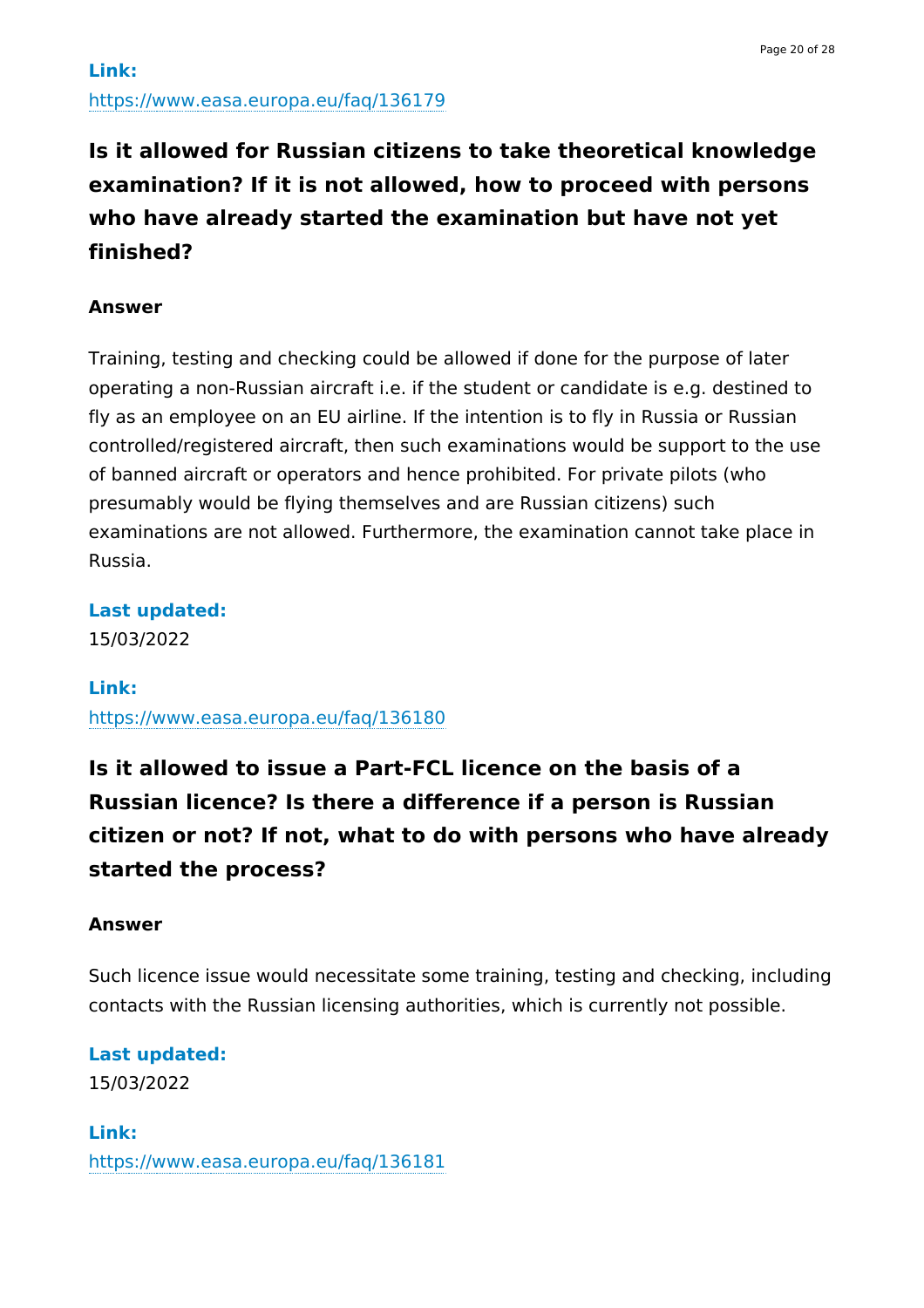# **Is it allowed to issue a validation of a pilot licence to a Russian citizen, for example if the pilot flies for an EU based company?**

### **Answer**

The same restrictions as for other training, testing and checking activities should apply here. If the person would fly as an employee of a non-sanctioned (EU) operator, then this is permitted as she/he would not be in control of the aircraft in the sense of deciding when and where it flies.

### **Last updated:**

15/03/2022

#### **Link:**

<https://www.easa.europa.eu/faq/136182>

# **If a training organisation subject to Regulation (EU) No 1178/2011 operates a simulator manufactured by a Russian manufacturer and simulating Russian aircraft is it affected by the sanctions?**

### **Answer**

The sanctions covered by Regulation 833/2014 do not limit import of goods from Russia, nor the support given by the Russian manufacturer to their use in the EU. If the training is provided to persons that are not subject to the sanctions (i.e. not Russian persons or intending to operate aircraft subject to the sanctions) it may continue also, provided that the FSTD operator is able to continue to maintain its qualification certificate. However, this answer is without prejudice to the possibility that one of the persons behind these companies would personally be mentioned in the list of persons who are subject to asset freezes. If that were the case, it would limit possibility to trade with these companies.

### **Last updated:**

15/03/2022

**Link:** <https://www.easa.europa.eu/faq/136183>

**If Ukrainian pilot wants to validate his/her licence, but getting a**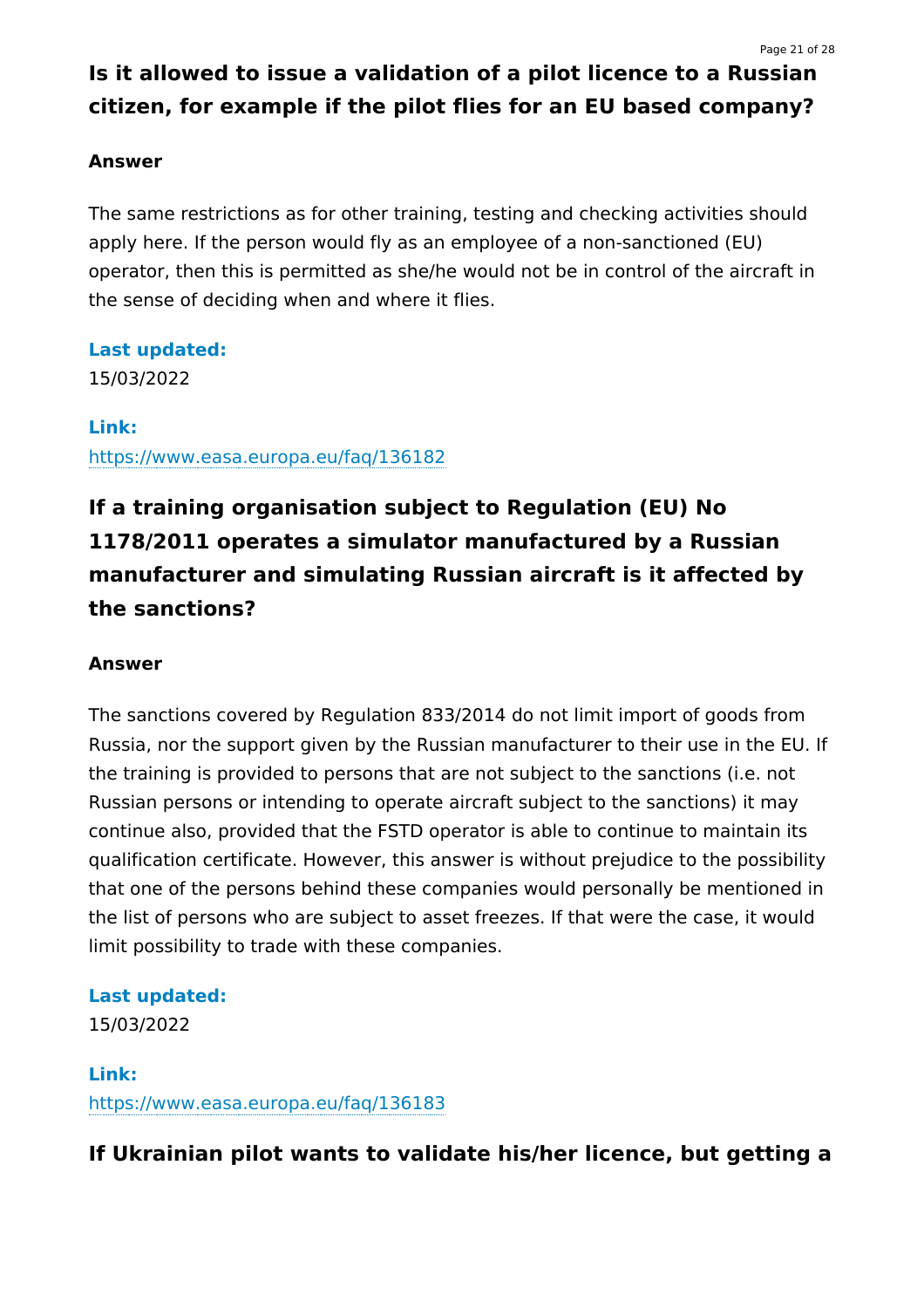# **verification from Ukrainian CAA is limited or even impossible, what are the options for such pilot to get a Part-FCL license?**

### **Answer**

Ukrainian citizens are not subject to sanctions, so normal rules (i.e. Regulation (EU) 2020/723) apply. Under the current circumstances, it is understandable that the Ukrainian CAA may not be able to provide normal service for verifications. Therefore, Member States might consider for example using the flexibility provided by EASA Basic Regulation Article 71 to facilitate such conversions, taking also account of the possibility to mitigate any safety risks e.g. by the use of more comprehensive skill tests and interviews.

**Last updated:**

15/03/2022

**Link:** <https://www.easa.europa.eu/faq/136184>

## **If a Russian citizen has been issued with a Part-FCL licence but the person has not picked the licence up from the licensing authority yet, is it allowed to hand over the licence?**

### **Answer**

Yes, provided that the purpose of the license is to operate a non-Russian aircraft, i.e. if the person is e.g. destined to fly as an employee on an EU airline. If the intention is to fly in Russia or Russian controlled/registered aircraft, then handing over the licence would be support to the use of banned aircraft or operators and hence prohibited. For private pilots (who presumably would be flying themselves and are Russian citizens) the license should not be handed over.

### **Last updated:**

29/03/2022

**Link:** <https://www.easa.europa.eu/faq/136297>

**Can Russian citizens apply for an EU medical certificate issued in accordance with Regulation (EU) No 1178/2011?**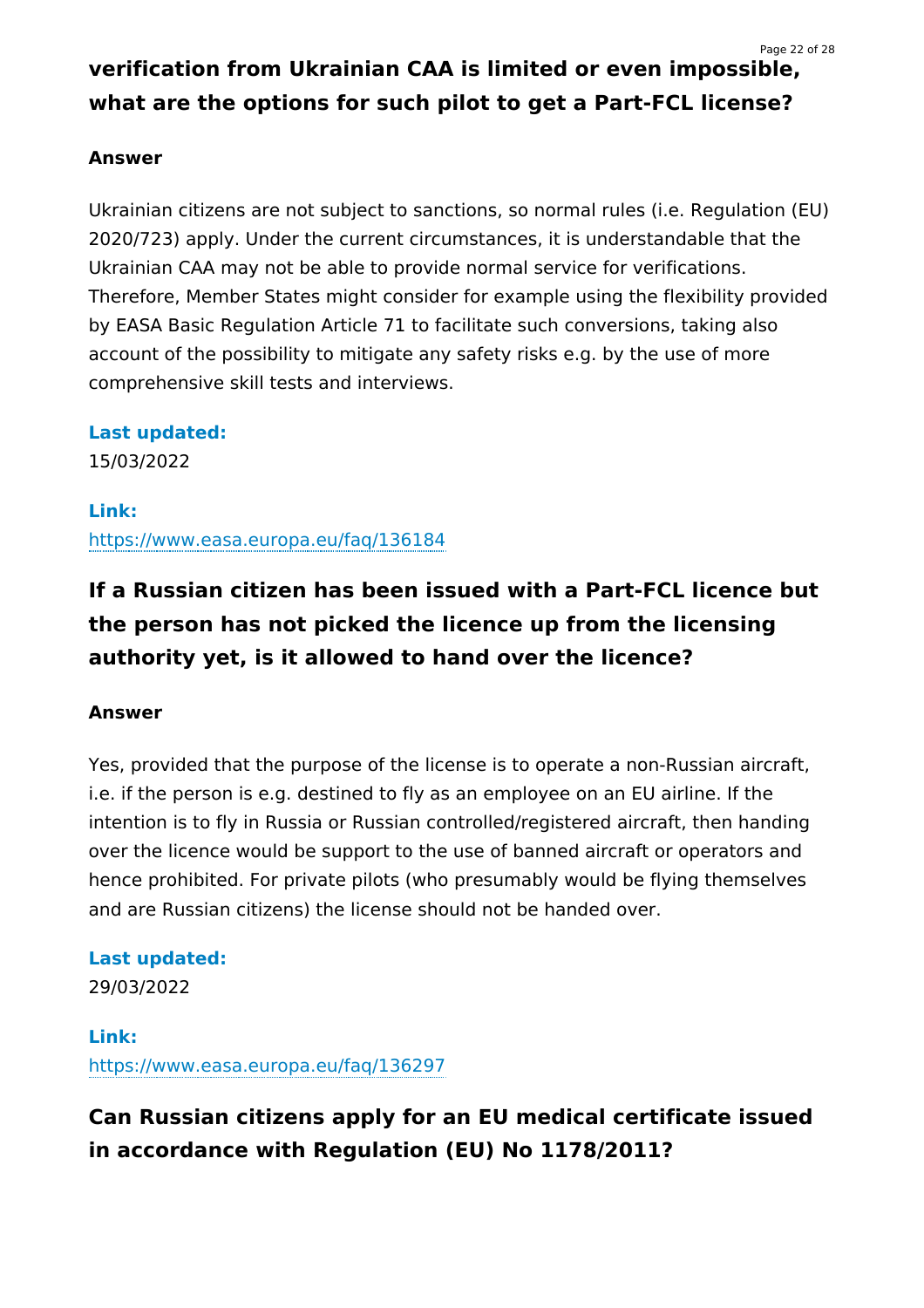Yes, provided that the purpose of the medical certificate is to operate a non-Russian aircraft, i.e. if the person is e.g. destined to fly as an employee on an EU airline. If the intention is to fly in Russia or Russian controlled/registered aircraft, then the person cannot be issued with an EU medical certificate as that would be support to the use of banned aircraft or operators and hence prohibited. For private pilots (who presumably would be flying themselves and are Russian citizens) no EU medical certificate should be issued.

#### **Last updated:**

29/03/2022

**Link:** <https://www.easa.europa.eu/faq/136298>

# **Aircraft operations - Restrictive measures Russia**

**Are aircraft registered in Russia or operated by Russian operators allowed to fly into the EU?**

#### **Answer**

No, except in case of some limited exceptions. In accordance with the Sanctions Regulation it is prohibited for any aircraft operated by Russian air carriers, including as a marketing carrier in code- sharing or blocked-space arrangements, or for any Russian registered aircraft, or for any non-Russian-registered aircraft which is owned or chartered, or otherwise controlled by any Russian natural or legal person, entity or body, to land in, take off from or overfly the territory of the Union, except in case of an emergency landing or emergency overflight.

#### **Last updated:**

15/03/2022

### **Link:** <https://www.easa.europa.eu/faq/136185>

### **The Sanctions Regulation prohibits any non-Russian-registered aircraft which is owned or chartered, or otherwise controlled by**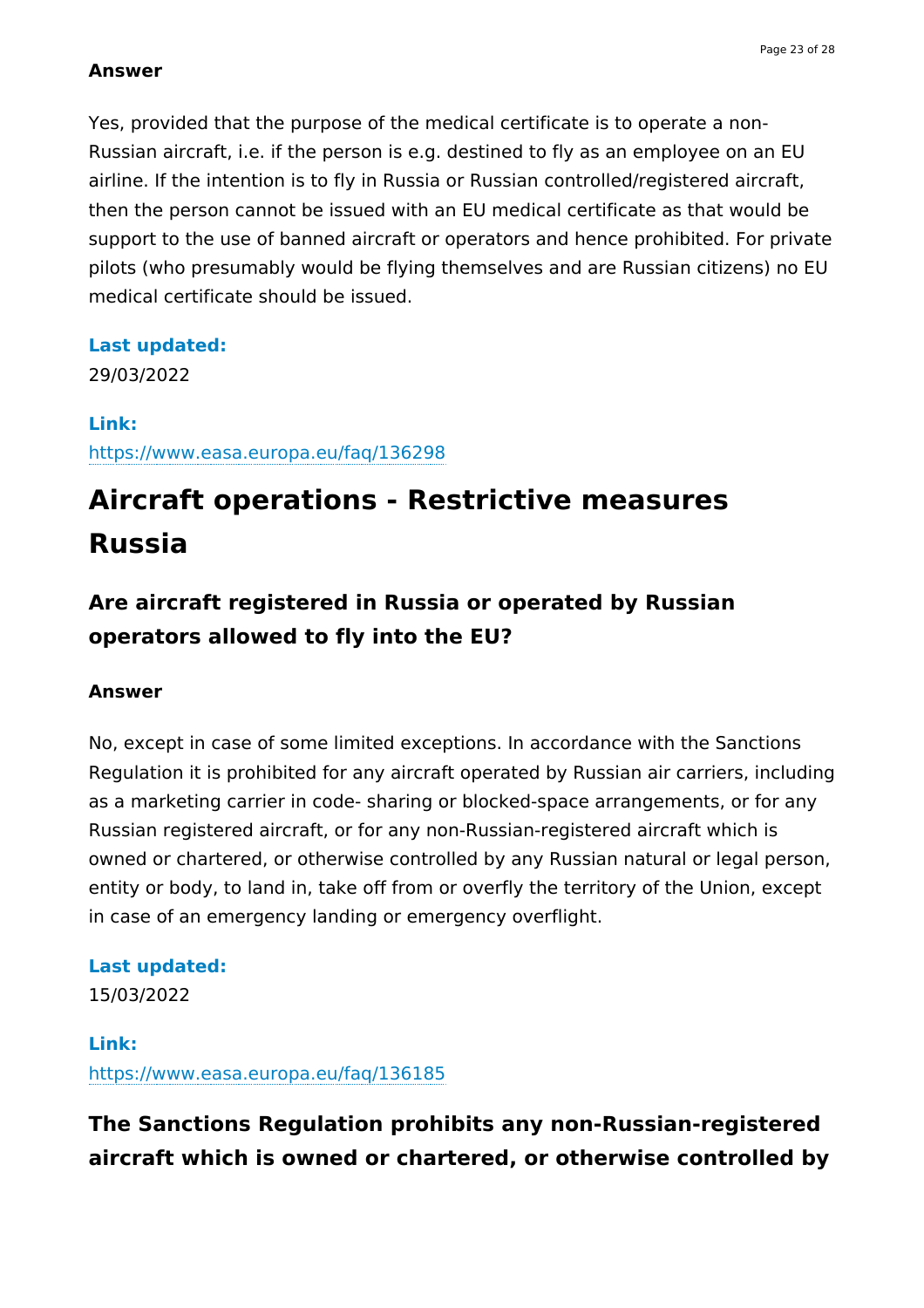# **any Russian natural to land in, take off from or overfly the territory of the Union, except in case of an emergency landing or e**

### **Answer**

Russian natural person should be understood as any person with Russian nationality, regardless of whether that person also possess another nationality, citizenships or a permanent residency in the EU.

### **Last updated:**

15/03/2022

#### **Link:**

<https://www.easa.europa.eu/faq/136186>

# **If the aircraft is rented by an EU or 3rd country resident, but the flight is from Russia to the EU, is it allowed? Alternatively, if there is at least one Russian citizen who is not on the sanction list, is it allowed to approve these flights?**

### **Answer**

Such a flight is allowed only if (i) the aircraft is not operated by a Russian air carrier, (ii) the aircraft is not registered in Russia (iii) the aircraft is not owned or chartered, or otherwise controlled by any Russian natural or legal person, entity or body; and (iv) there are no persons on board the aircraft who are subject to a listing under the Sanctions Regulation.

If one of the passengers is Russian, but other factors remain as above, it needs to be verified if this one Russian passenger could be considered to control the flight (i.e. be the actual instigator or renter). If not, then the flight is allowed, just like any airline flight with Russian passengers amongst other passengers who have bought a ticket.

### **Last updated:**

15/03/2022

### **Link:**

<https://www.easa.europa.eu/faq/136187>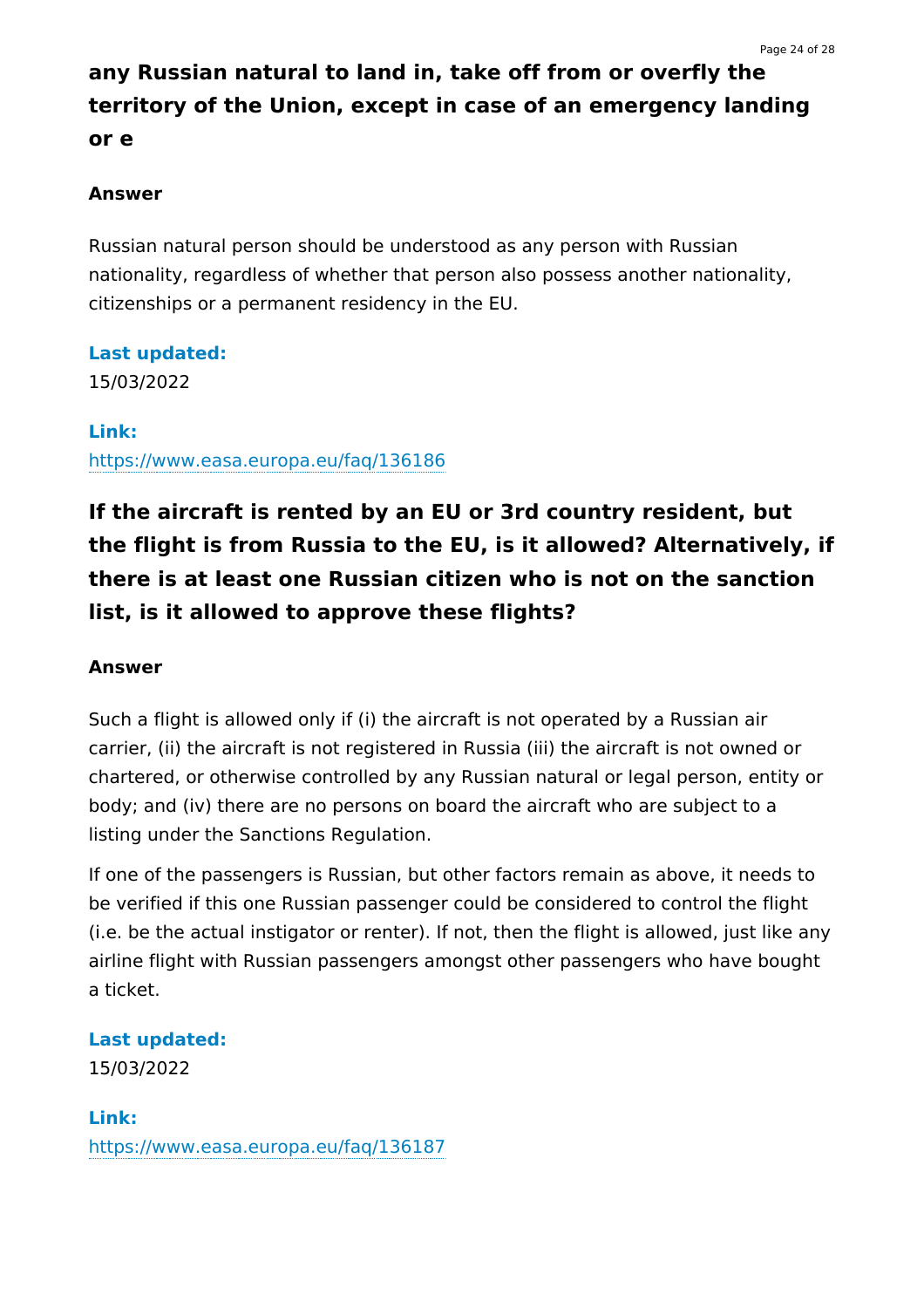# **What happens to the dry and wet leasing arrangements and code-sharing agreements between the EU AOC holders and Russian aircraft operators?**

### **Answer**

In accordance with the Sanctions Regulation aircraft operators in respect of which an EU Member State acts as the State of Operator, are prohibited to enter into wet lease, dry lease or code-sharing agreements with aircraft operators of Russia or with respect to aircraft registered in Russia. Accordingly, such leasing agreements should not be approved by National Competent Authorities in accordance with Regulation (EU) No 965/2012. In addition, any existing wet lease or dry lease approvals or code-sharing agreements with aircraft operators of Russia or with respect to aircraft registered in Russia should be revoked or terminated, as applicable.

### **Last updated:**

15/03/2022

### **Link:**

<https://www.easa.europa.eu/faq/136188>

# **My organisation is a navigational database provider established in the EU. Am I allowed to provide updates of my product to my Russian customer?**

### **Answer**

No. Providing updates to navigational database falls under the EU restrictive measures according to which it is prohibited to sell, supply, transfer or export, directly or indirectly, goods and technology suited for use in aviation or the space industry (i.e. aircraft, spacecraft and parts thereof), whether or not originating in the Union, to any natural or legal person, entity or body in Russia or for use in Russia (ref. Art. 3c(1) of Regulation (EU) 833/2014). In addition, Article 2a of that Regulation explicitly bans the export of goods and technology which might contribute to Russia's military and technological enhancement, such as software and technology for the "development", "production" or "use" of navigation, airborne communication and other avionics equipment (cf. items X.D.V.001 and X.E.V.001 of Annex VII of the same regulation).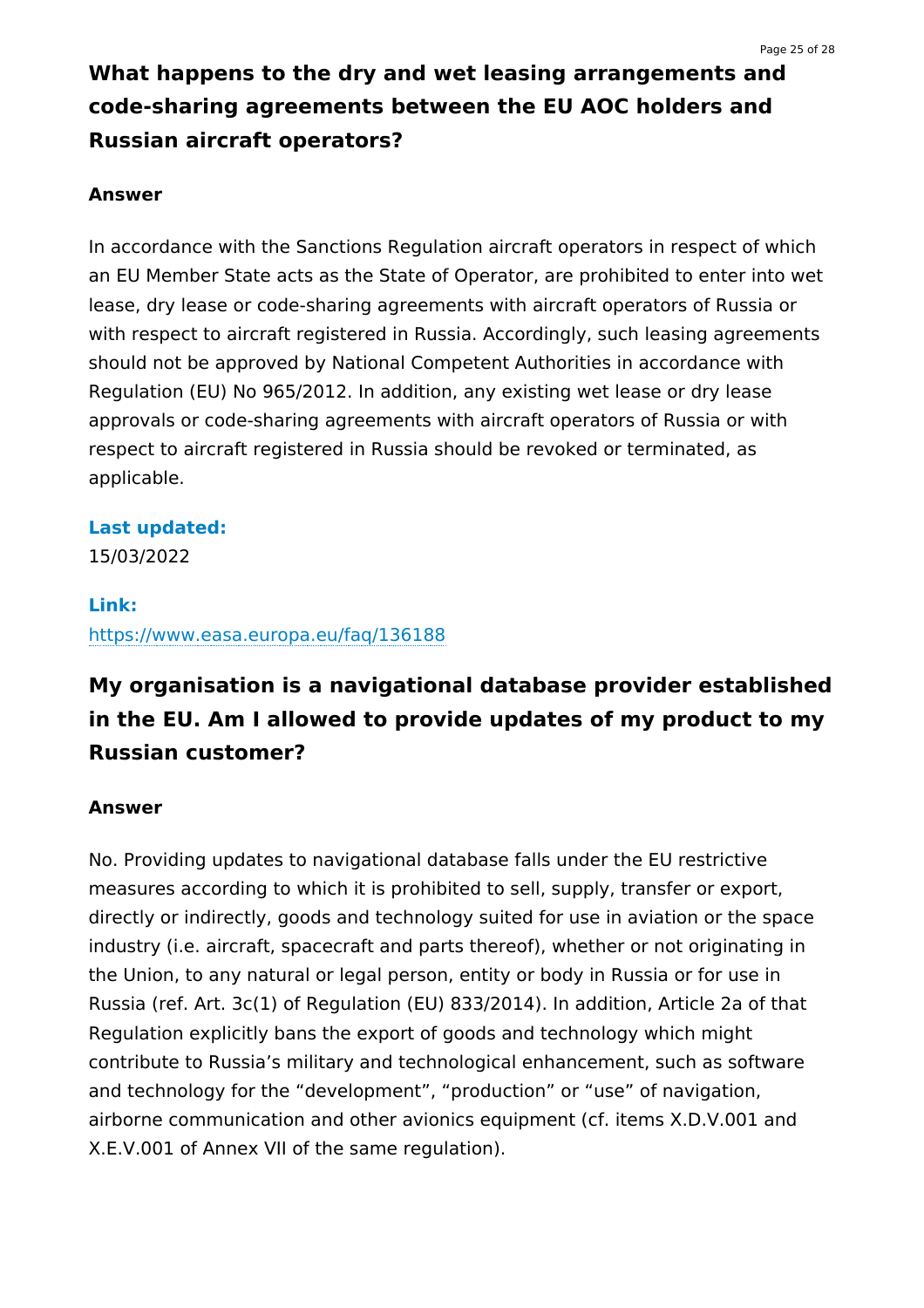### **Last updated:** 29/03/2022

### **Link:** <https://www.easa.europa.eu/faq/136299>

# **EASA TCO authorisations - Restrictive measures Russia**

# **Are Third Country Operator authorisations issued by EASA to airlines from Russia still valid?**

### **Answer**

No, in application of the Sanctions Regulation EASA has suspended all TCO authorisations for operators in respect of which Russia acts as the State of the Operator.

**Last updated:**

15/03/2022

### **Link:**

<https://www.easa.europa.eu/faq/136189>

# **Is a TCO one off-notification under TCO.305 of Regulation (EU) No 452/2014 needed from a Russian operator for flight(s) performed under an exemption granted by a Member State in accordance with Article 3d (3) of Regulation (EU) No 833/2014?**

### **Answer**

As a result of the restrictive measures enacted through Council Regulation (EU) No 833/2014 prohibiting Russian aircraft operators to land in, take off from or overfly the EU, EASA suspended all TCO authorisations issued to Russian air carriers. Due to the restrictive measures and their practical impact on the Russian operators EASA is not in a position to conduct effective oversight of Russian TCO authorized operators and to attest their safety in compliance with Regulation (EU) No 452/2014.

Council Regulation (EU) No 833/2014 does, however, allow Member States to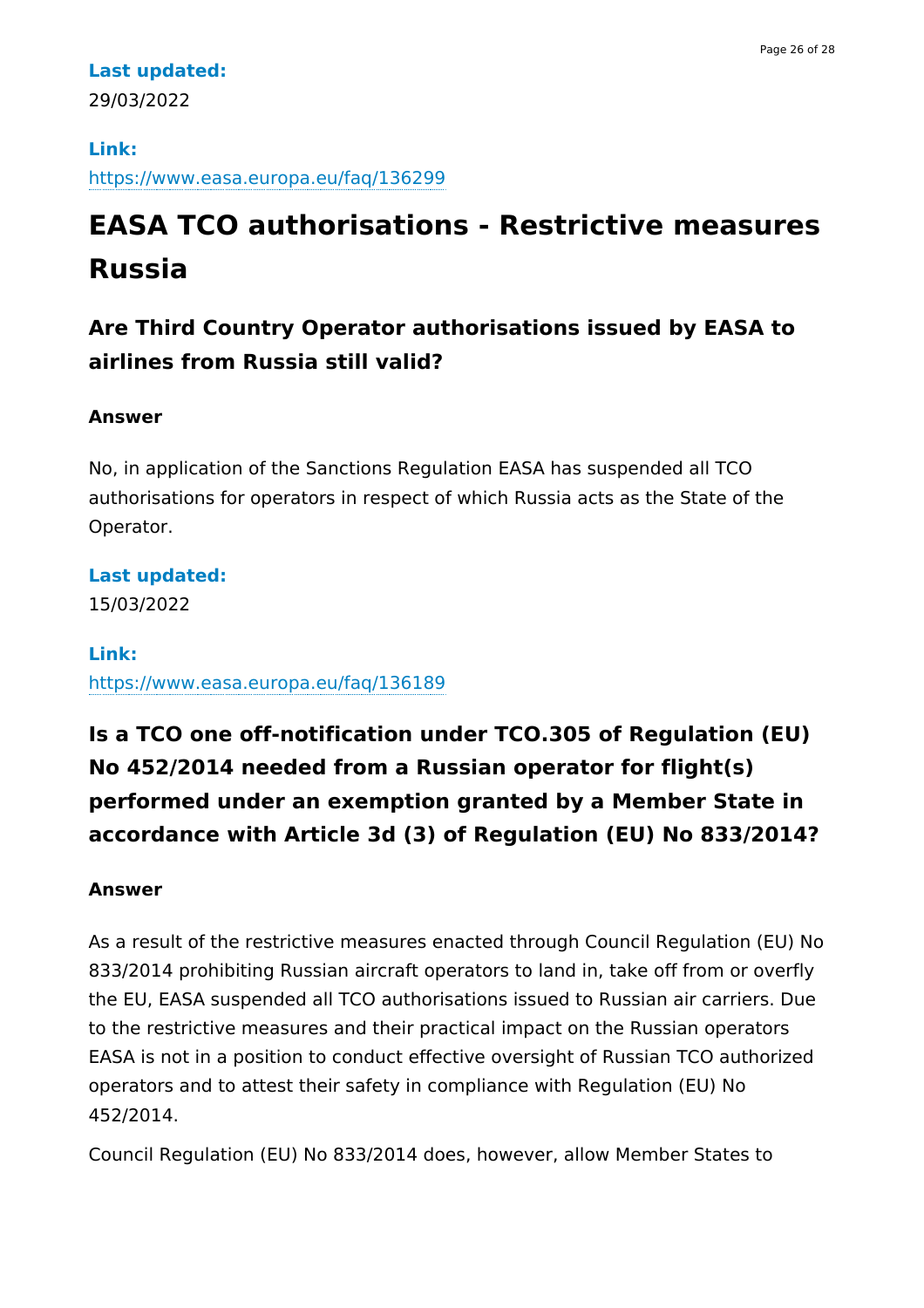exceptionally authorise certain operations into their territory by Russian air carriers based on an exemption issued in accordance with Article 3d(3) of that Regulation, in particular for humanitarian purposes or any other purpose consistent with the objectives of that Regulation. EASA is not involved in the issuance of such exemptions, which are an exclusive prerogative and responsibility of the Member States, and operations under such exemptions do not require notifications from the operator to EASA under Regulation (EU) No 452/2014.

### **Last updated:**

29/03/2022

### **Link:** <https://www.easa.europa.eu/faq/136300>

# **Operation of unmanned aircraft - Restrictive measures Russia**

**Are Russian unmanned aircraft operators registered in the EU Member State allowed to operate unmanned aircraft within the EU?**

### **Answer**

No, under the sanction regulations it is prohibited for Russian unmanned aircraft operators to operate within the EU. Regulation (EU) No 833/2014 makes no distinction between manned and unmanned aircraft.

**Last updated:**

15/03/2022

### **Link:**

<https://www.easa.europa.eu/faq/136190>

**How to conduct in a case, where a drone operator from Russia wants to conduct a drone show in MS. The application is issued by MS applicant, but every document they have provided us (including operations manual and risk assessment), indicates clearly that**